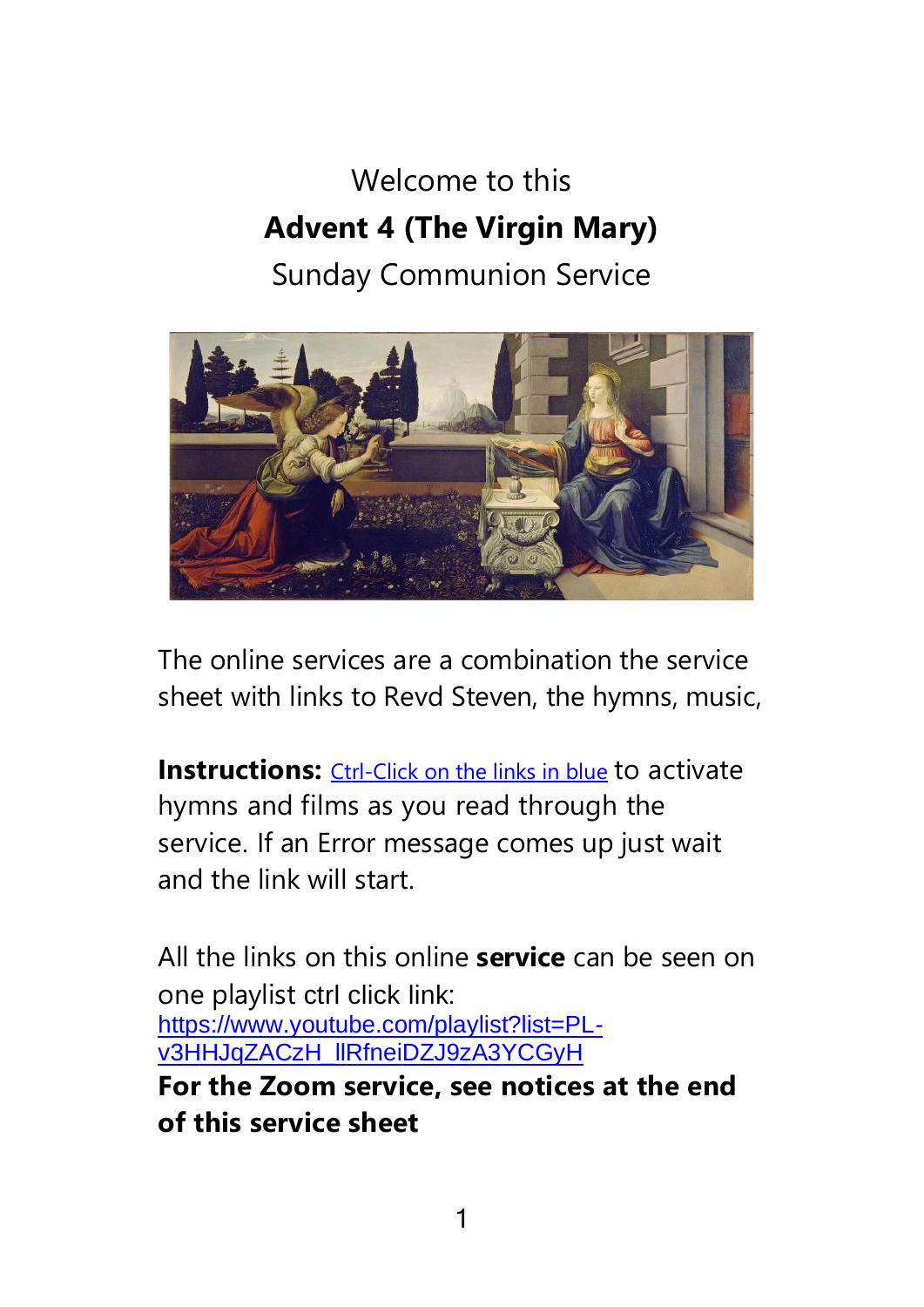### *Welcome*

Welcome our 40<sup>th</sup> week of online services.

*Hymn 1:* Christ is surely coming [https://www.youtube.com/watch?v=KuN3nMM\\_ZGE](https://www.youtube.com/watch?v=KuN3nMM_ZGE)

Grace, mercy and peace from God our Father and the Lord Jesus Christ be with you **and also with you.**

**Almighty God, to whom all hearts are open, all desires known, and from whom no secrets are hidden: cleanse the thoughts of our hearts by the inspiration of your Holy Spirit, that we may perfectly love you, and worthily magnify your holy name; through Christ our Lord. Amen.**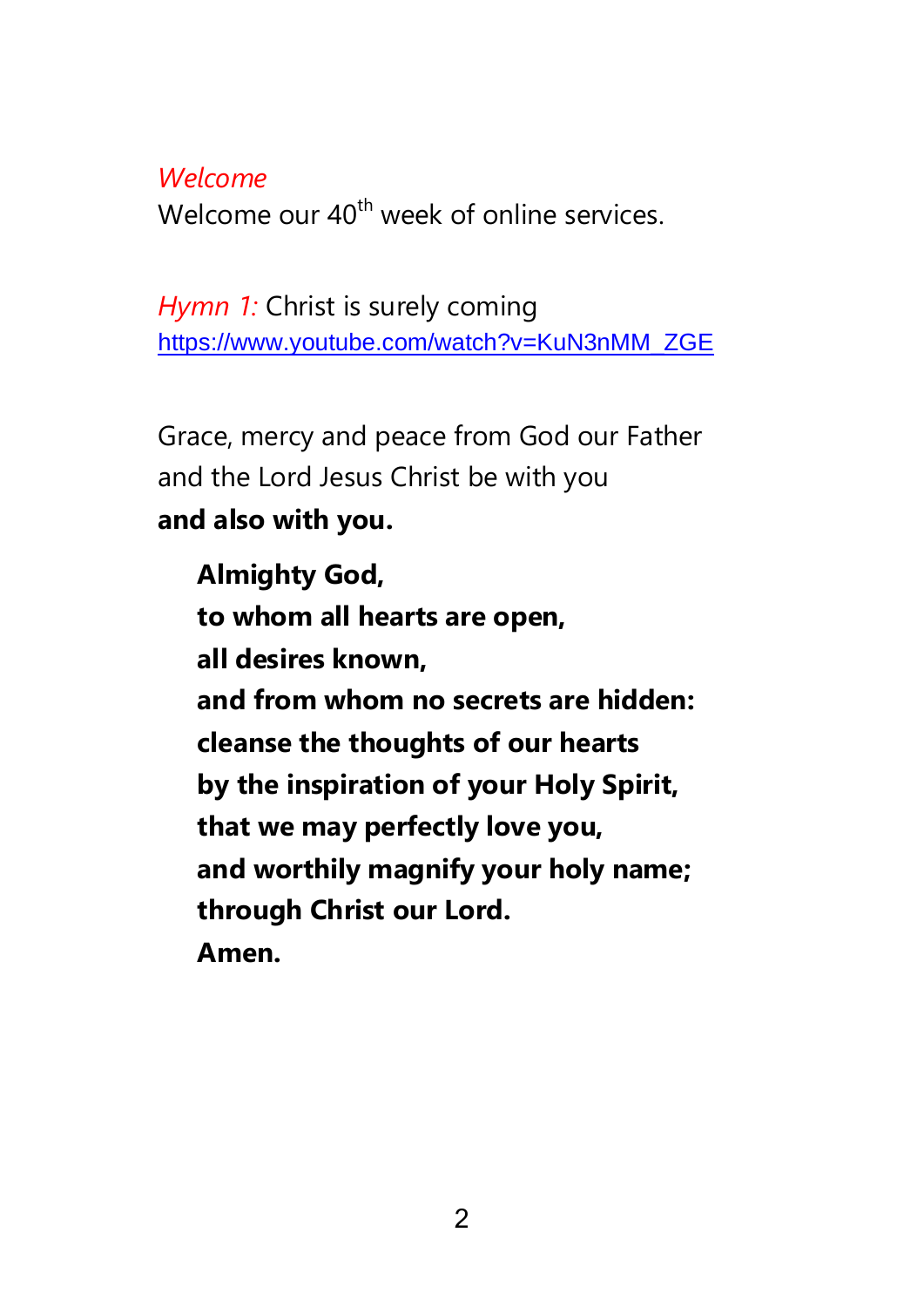### *Lighting of the Advent Ring: by Zanny Lawrence* [https://youtu.be/6e\\_eNXzWQzw](https://youtu.be/6e_eNXzWQzw)

We have this Advent Ring to remind us of the coming of Jesus, the light of the world:

*The forth Candle is lit:*

We light this candle to remind us of Mother Mary who told God she would obey.



God our Father,

the angel Gabriel told the Virgin Mary that she was to be the mother of your Son. Though Mary was afraid, she responded to your call with joy. Help us, whom you call to serve you, to share like her in your great work of bringing to our world your love and healing. We ask this through Jesus Christ, the light who is coming into the world. **Amen**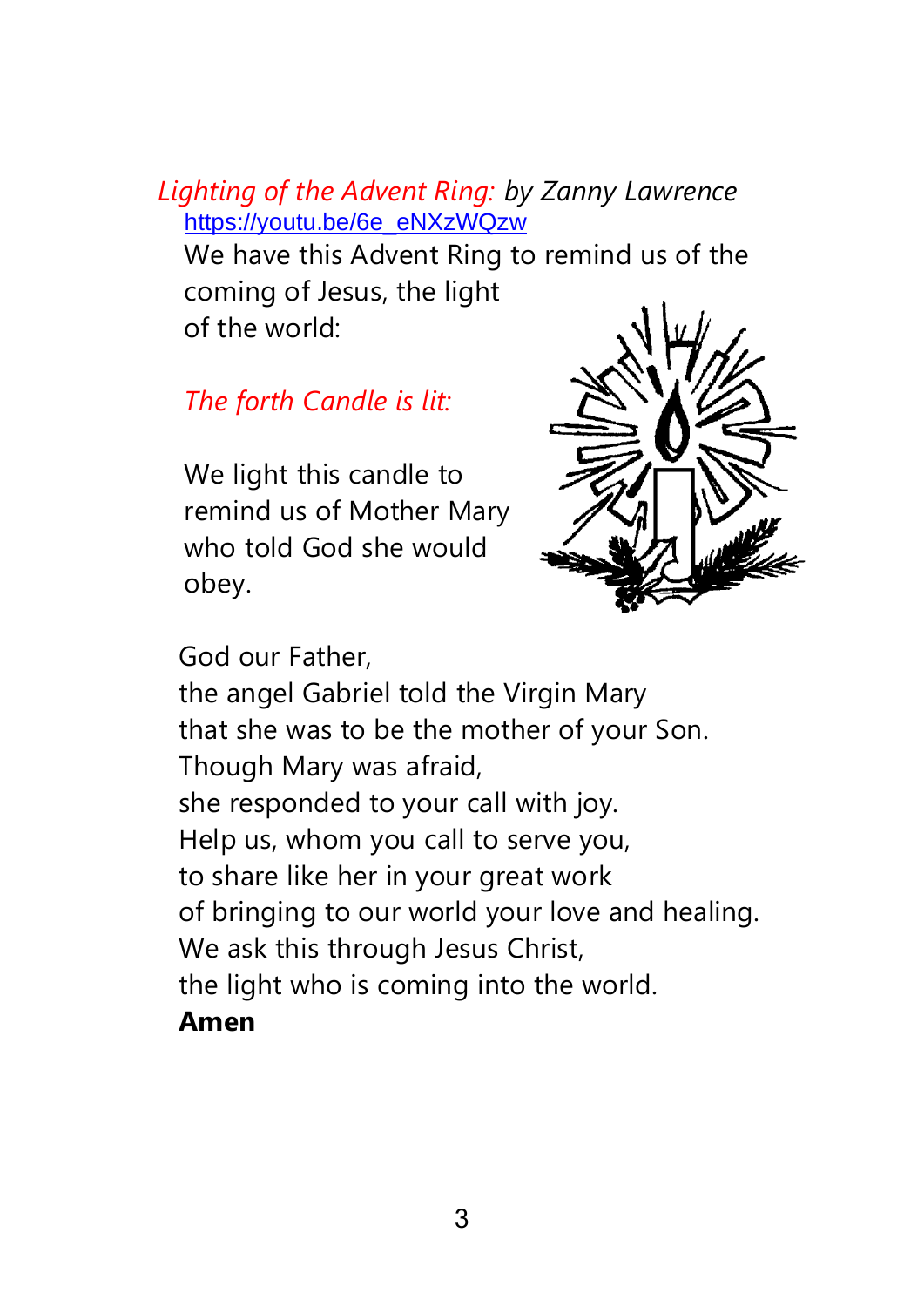### *Confession*

When the Lord comes, he will bring to light the things now hidden in darkness, and will disclose the purposes of the heart.

Therefore in the light of Christ let us confess our sins.

**Almighty God, our heavenly Father, we have sinned against you**

**and against our neighbour**, **in thought and word and deed,**

**through negligence, through weakness, through our own deliberate fault. We are truly sorry and repent of all our sins. For the sake of your Son Jesus Christ, who died for us, forgive us all that is past**

**and grant that we may serve you in newness of life**

**to the glory of your name.**

### **Amen.**

Almighty God, who forgives all who truly repent, have mercy upon *you*,

pardon and deliver *you* from all *your* sins, confirm and strengthen *you* in all goodness, and keep *you* in life eternal; through Jesus Christ our Lord.

*All* **Amen.**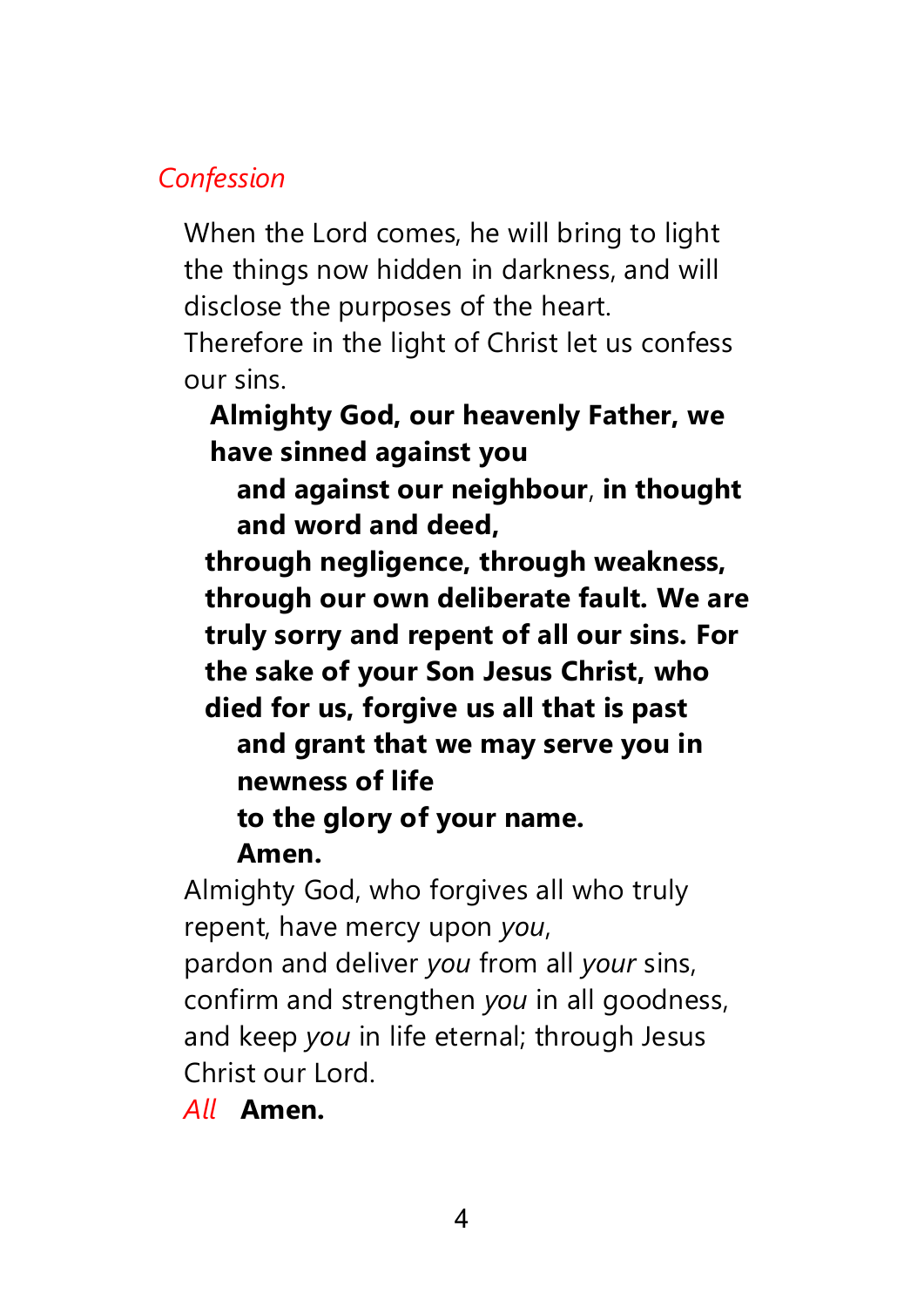### *Gloria*

<https://www.youtube.com/watch?v=V6ijmVV3GZoIE>

**Glory to God in the highest, and peace to his people on earth. Lord God, heavenly King, almighty God and Father, we worship you, we give you thanks, we praise you for your glory. Lord Jesus Christ, only Son of the Father, Lord God, Lamb of God, you take away the sin of the world: have mercy on us; you are seated at the right hand of the Father: receive our prayer. For you alone are the Holy One, you alone are the Lord, you alone are the Most High, Jesus Christ, with the Holy Spirit, in the glory of God the Father. Amen**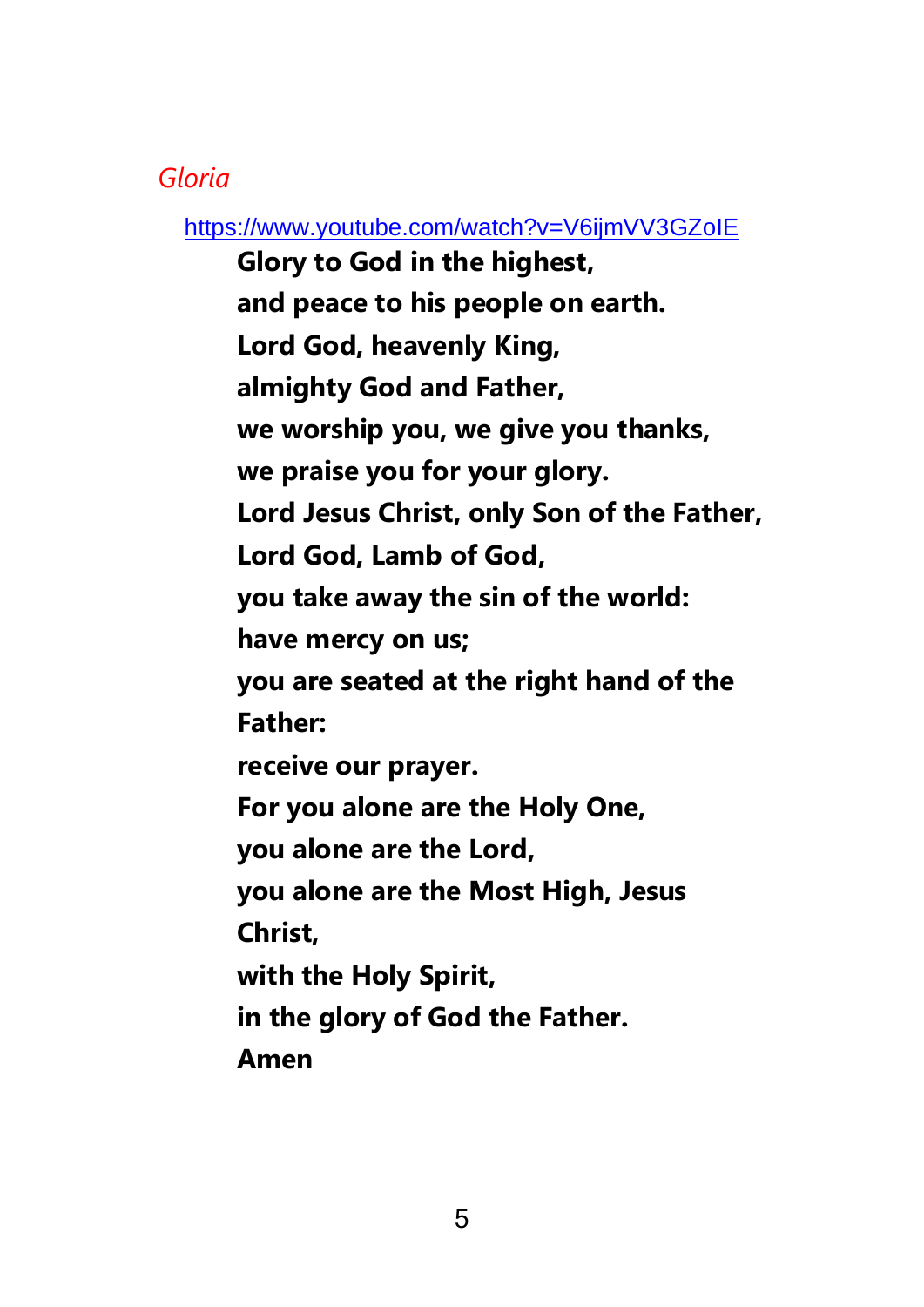## *The Collect*

God our redeemer, who prepared the Blessed Virgin Mary to be the mother of your Son: grant that, as she looked for his coming as our saviour, so we may be ready to greet him when he comes again as our judge; who is alive and reigns with you, in the unity of the Holy Spirit, one God, now and for ever.

## *Reading 1* 2 Samuel 7.1-11,16 by Pam Grimes

<https://youtu.be/RoiZTWw0eV8>

## **God's promise to David**

**7** After the king was settled in his palace and the LORD had given him rest from all his enemies around him, **<sup>2</sup>** he said to Nathan the prophet, 'Here I am, living in a house of cedar, while the ark of God remains in a tent.'

**<sup>3</sup>** Nathan replied to the king, 'Whatever you have in mind, go ahead and do it, for the LORD is with you.'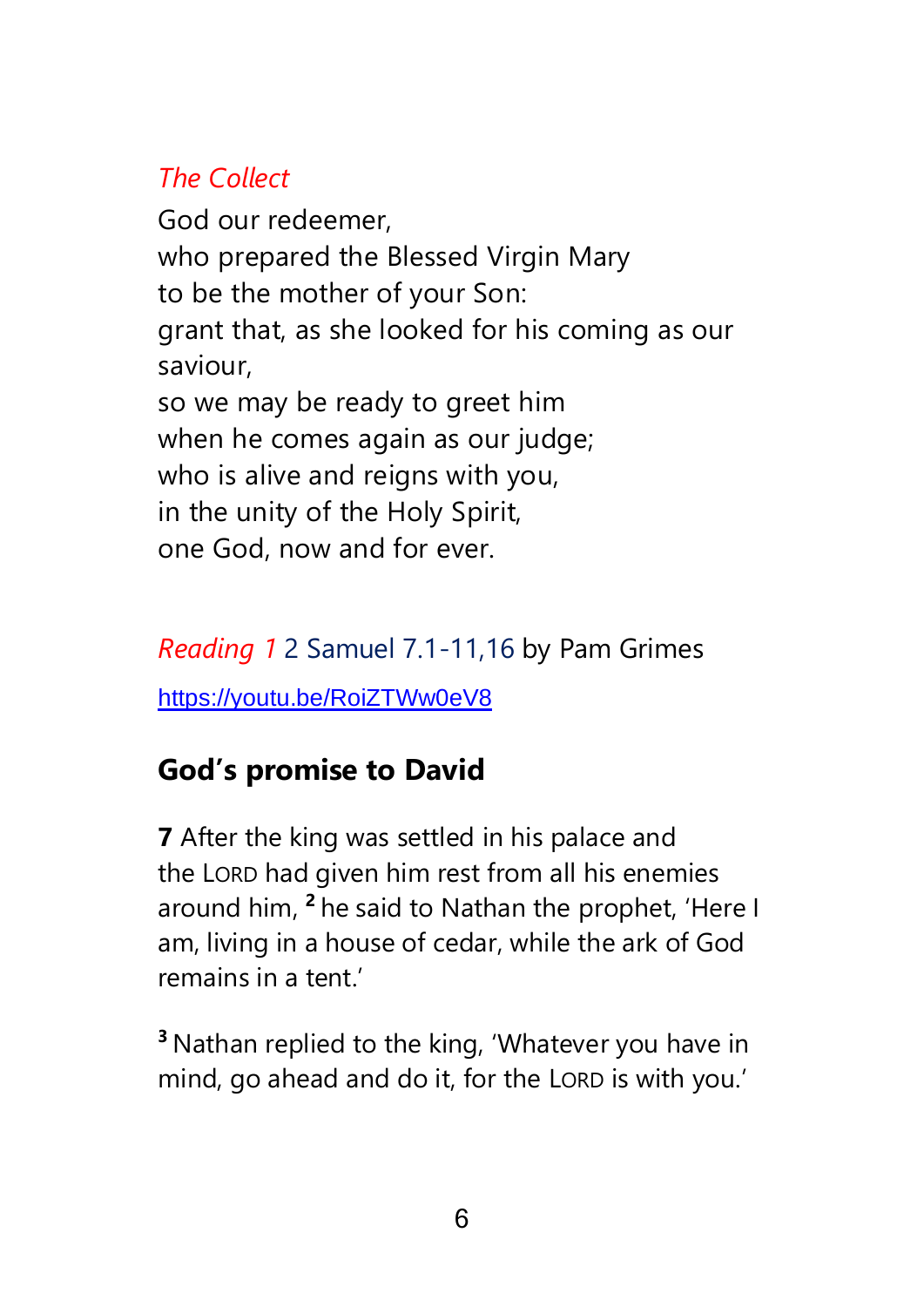**<sup>4</sup>** But that night the word of the LORD came to Nathan, saying:

**5** 'Go and tell my servant David, "This is what the LORD says: are you the one to build me a house to dwell in? **<sup>6</sup>** I have not dwelt in a house from the day I brought the Israelites up out of Egypt to this day. I have been moving from place to place with a tent as my dwelling. **<sup>7</sup>** Wherever I have moved with all the Israelites, did I ever say to any of their rulers whom I commanded to shepherd my people Israel, 'Why have you not built me a house of cedar?'"

**8** 'Now then, tell my servant David, "This is what the LORD Almighty says: I took you from the pasture, from tending the flock, and appointed you ruler over my people Israel. **<sup>9</sup>** I have been with you wherever you have gone, and I have cut off all your enemies from before you. Now I will make your name great, like the names of the greatest men on earth. **<sup>10</sup>** And I will provide a place for my people Israel and will plant them so that they can have a home of their own and no longer be disturbed. Wicked people shall not oppress them any more, as they did at the beginning **<sup>11</sup>** and have done ever since the time I appointed leaders<sup>[4]</sup> over my people Israel. I will also give you rest from all your enemies.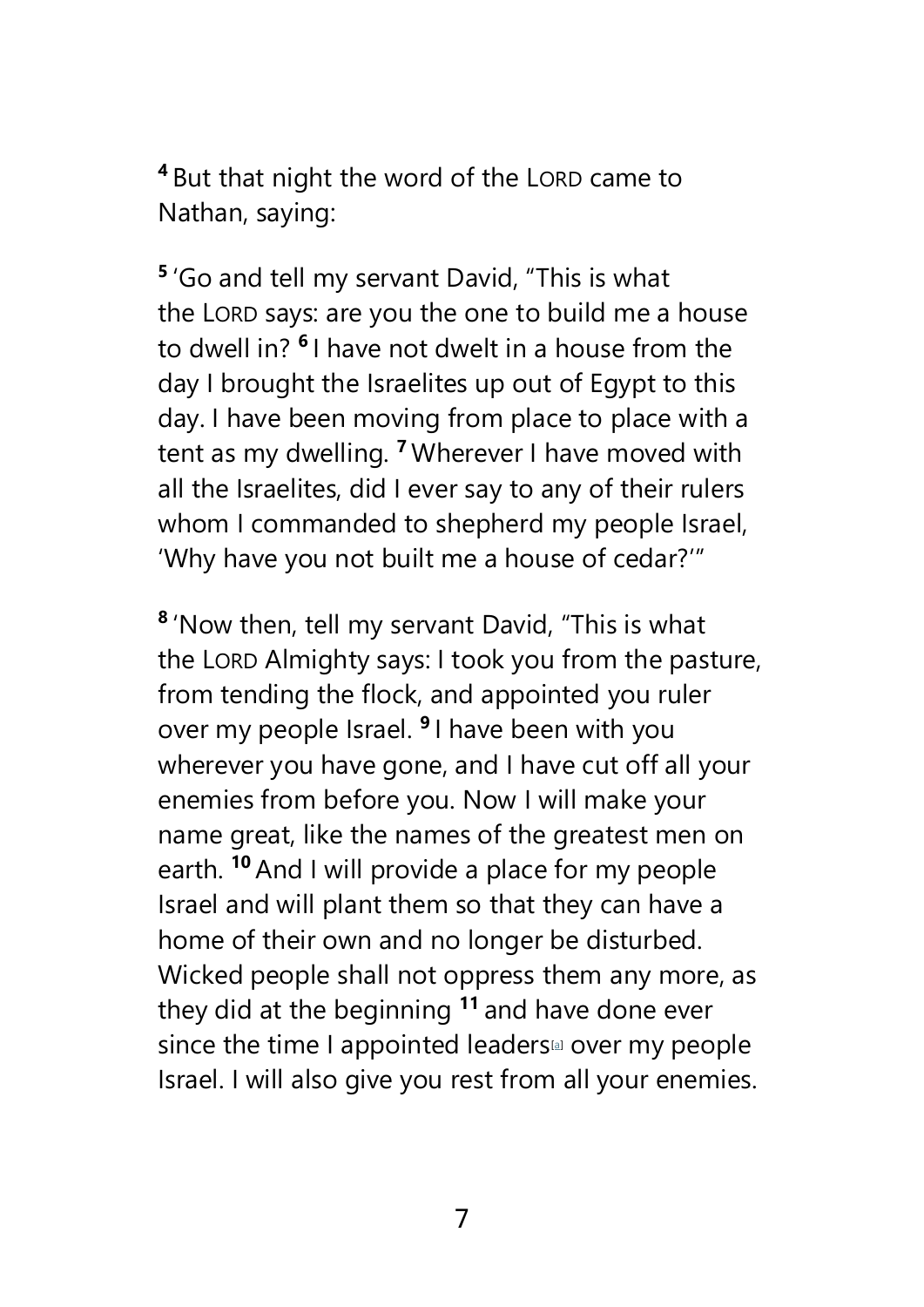'"The LORD declares to you that the LORD himself will establish a house for you:

**<sup>16</sup>** Your house and your kingdom shall endure for ever before me<sup>1</sup>; your throne shall be established for ever."'

This is the word of the Lord. *All* **Thanks be to God.**

*Reading 2* Romans 16.25-27 By Mike Grimes <https://youtu.be/73NzHM2mYrU>

**<sup>25</sup>** Now to him who is able to establish you in accordance with my gospel, the message I proclaim about Jesus Christ, in keeping with the revelation of the mystery hidden for long ages past, **<sup>26</sup>** but now revealed and made known through the prophetic writings by the command of the eternal God, so that all the Gentiles might come to the obedience that comes from $\mathbf{a}$  faith  $-$  <sup>27</sup> to the only wise God be glory for ever through Jesus Christ! Amen.

This is the word of the Lord. *All* **Thanks be to God.**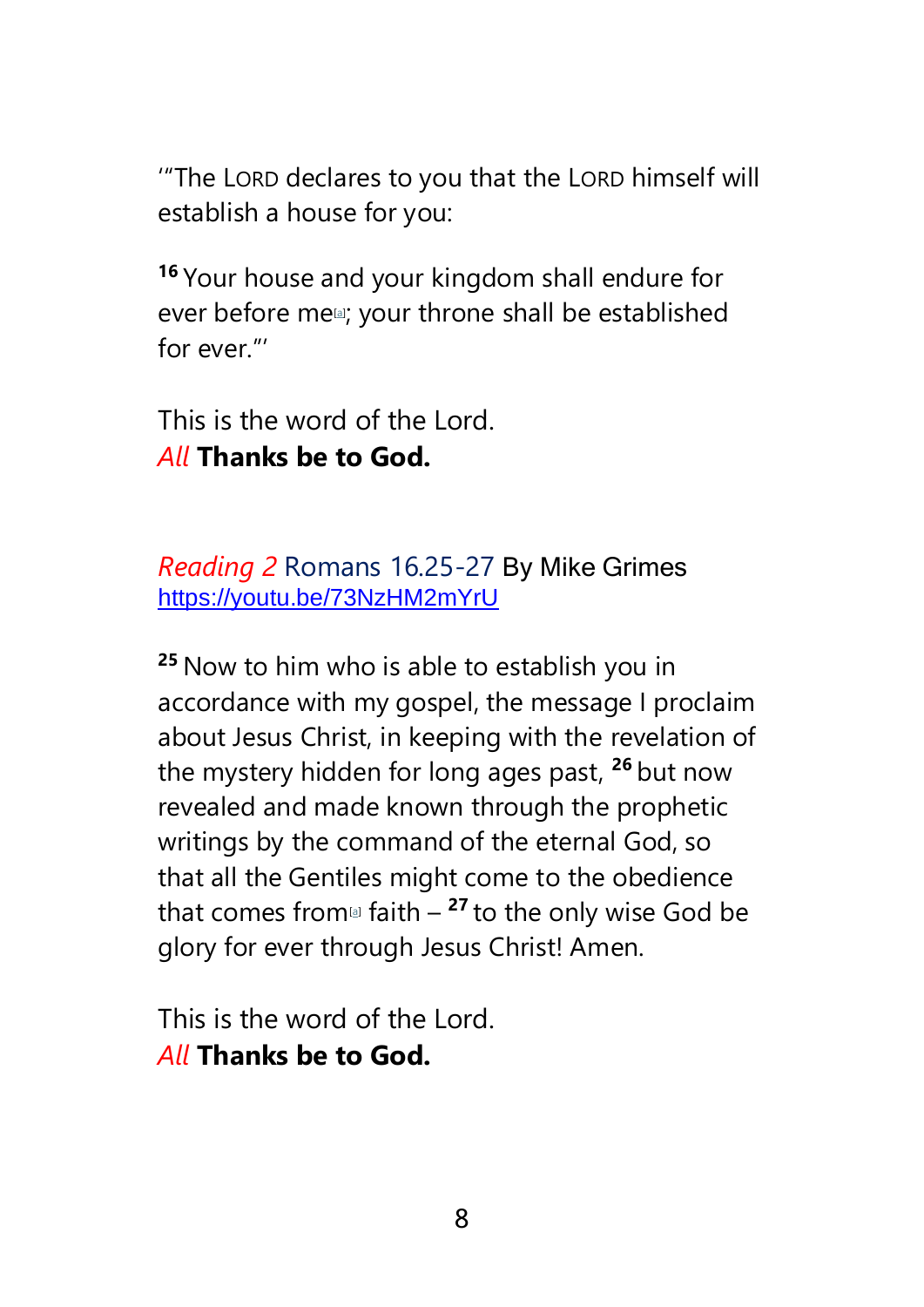*Hymn 2* He came down that we may have love <https://www.youtube.com/watch?v=ZLLiMcxOmmE>

*Gospel Reading* Luke 1.26-38 by Zanny Lawrence <https://youtu.be/y-DsdpBYEYU>

Hear the Gospel of our Lord Jesus Christ according to *Luke*.

*All* **Glory to you, O Lord.**

## **The birth of Jesus foretold**

**<sup>26</sup>** In the sixth month of Elizabeth's pregnancy, God sent the angel Gabriel to Nazareth, a town in Galilee, **<sup>27</sup>** to a virgin pledged to be married to a man named Joseph, a descendant of David. The virgin's name was Mary. **<sup>28</sup>** The angel went to her and said, 'Greetings, you who are highly favoured! The Lord is with you.'

**<sup>29</sup>** Mary was greatly troubled at his words and wondered what kind of greeting this might be. **<sup>30</sup>** But the angel said to her, 'Do not be afraid, Mary, you have found favour with God. **<sup>31</sup>** You will conceive and give birth to a son, and you are to call him Jesus. **<sup>32</sup>** He will be great and will be called the Son of the Most High. The Lord God will give him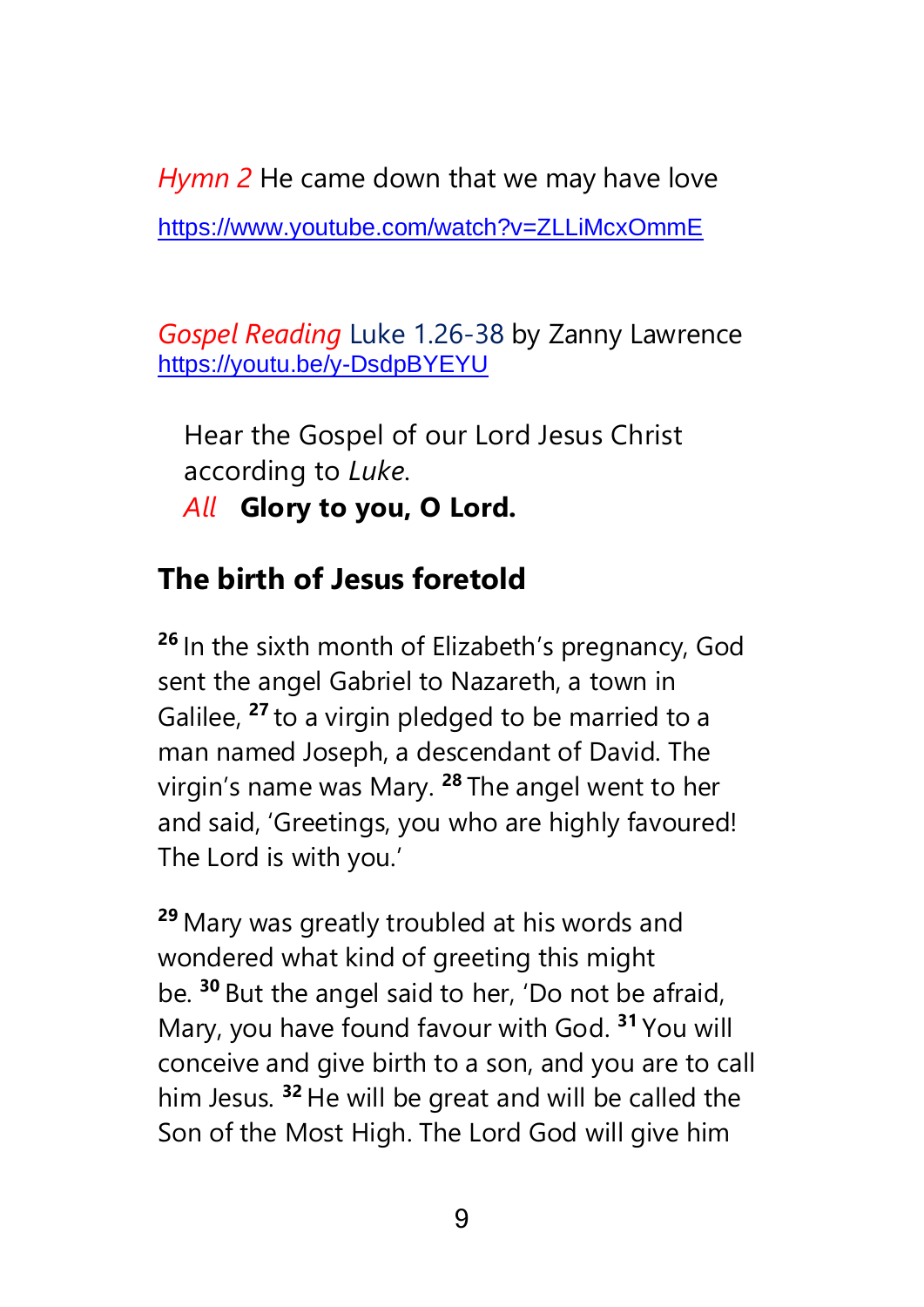the throne of his father David, **<sup>33</sup>** and he will reign over Jacob's descendants for ever; his kingdom will never end.'

**<sup>34</sup>** 'How will this be,' Mary asked the angel, 'since I am a virgin?'

**<sup>35</sup>** The angel answered, 'The Holy Spirit will come on you, and the power of the Most High will overshadow you. So the holy one to be born will be called[\[a\]](https://www.biblegateway.com/passage/?search=Luke+1.26-38&version=NIVUK#fen-NIVUK-24929a) the Son of God. **<sup>36</sup>** Even Elizabeth your relative is going to have a child in her old age, and she who was said to be unable to conceive is in her sixth month. **<sup>37</sup>** For no word from God will ever fail.'

**<sup>38</sup>** 'I am the Lord's servant,' Mary answered. 'May your word to me be fulfilled.' Then the angel left her.

This is the Gospel of the Lord. *All* **Praise to you, O Christ.**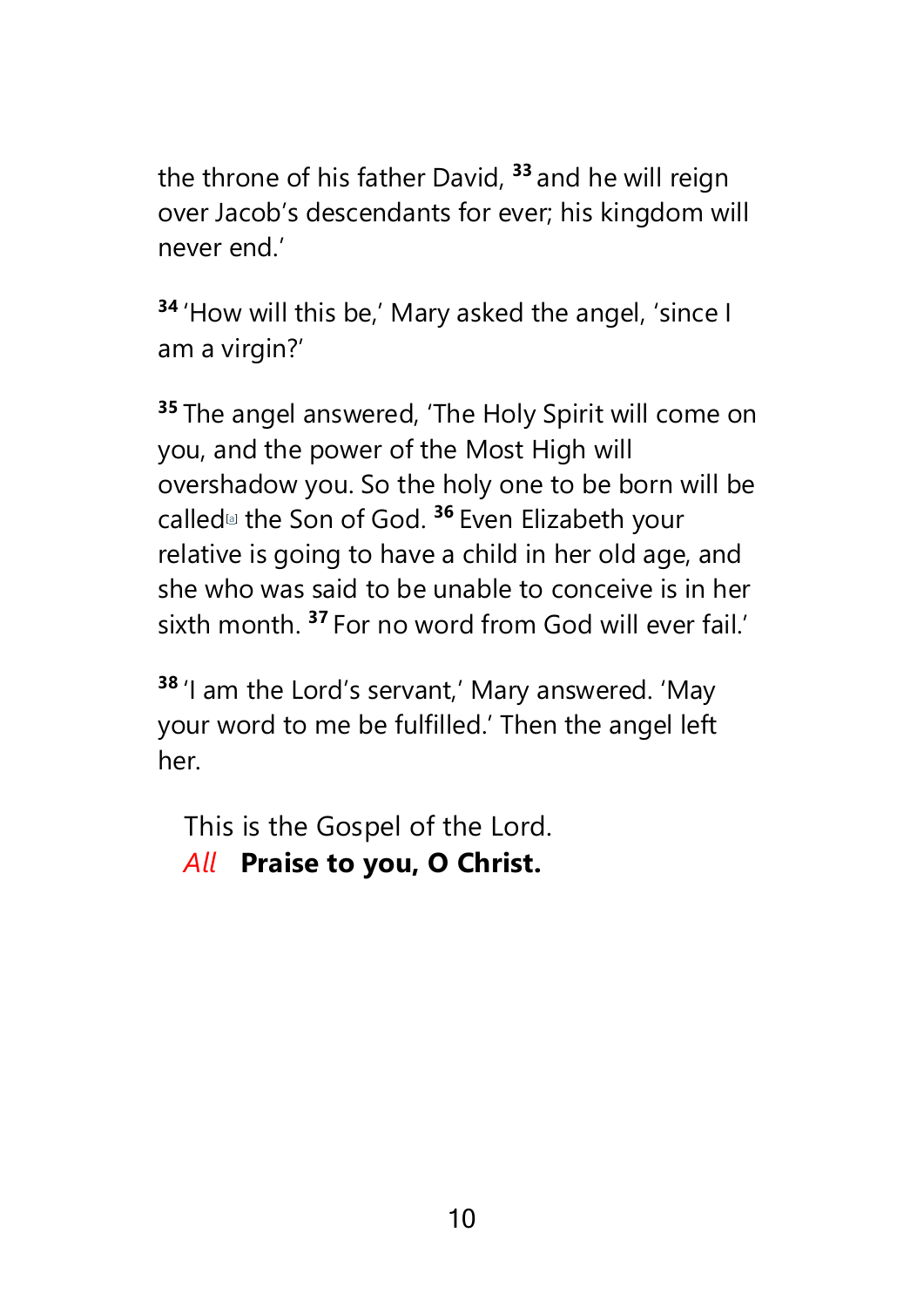### *Sermon* from Revd Steven Poss

### **Sermon – Mary, the God-dweller & bearer**

On this fourth Sunday of Advent, we hear of the visit of the angel Gabriel to Mary. This long awaited promise of God which we hear of in our first reading from 2 Samuel 7 is proclaimed by Paul in our second reading from Romans, chapter 16:-

*<sup>25</sup> Now to God who is able to strengthen you according to my gospel and the proclamation of Jesus Christ, according to the revelation of the mystery that was kept secret for long ages <sup>26</sup> but is now disclosed, and through the prophetic writings is made known to all the Gentiles, according to the command of the eternal God, to bring about the obedience of faith— <sup>27</sup> to the only wise God, through Jesus Christ, to whom be the glory forever! Amen.*

As we give thanks to Mary for her obedience and acceptance is responding favourably to the angel Gabriel, the word of God will be born among and live among us like he did with his people in the ark in our reading from 2 Samuel 7. Here David wanted to build God a house which came about through his son Solomon and the building of the Temple. But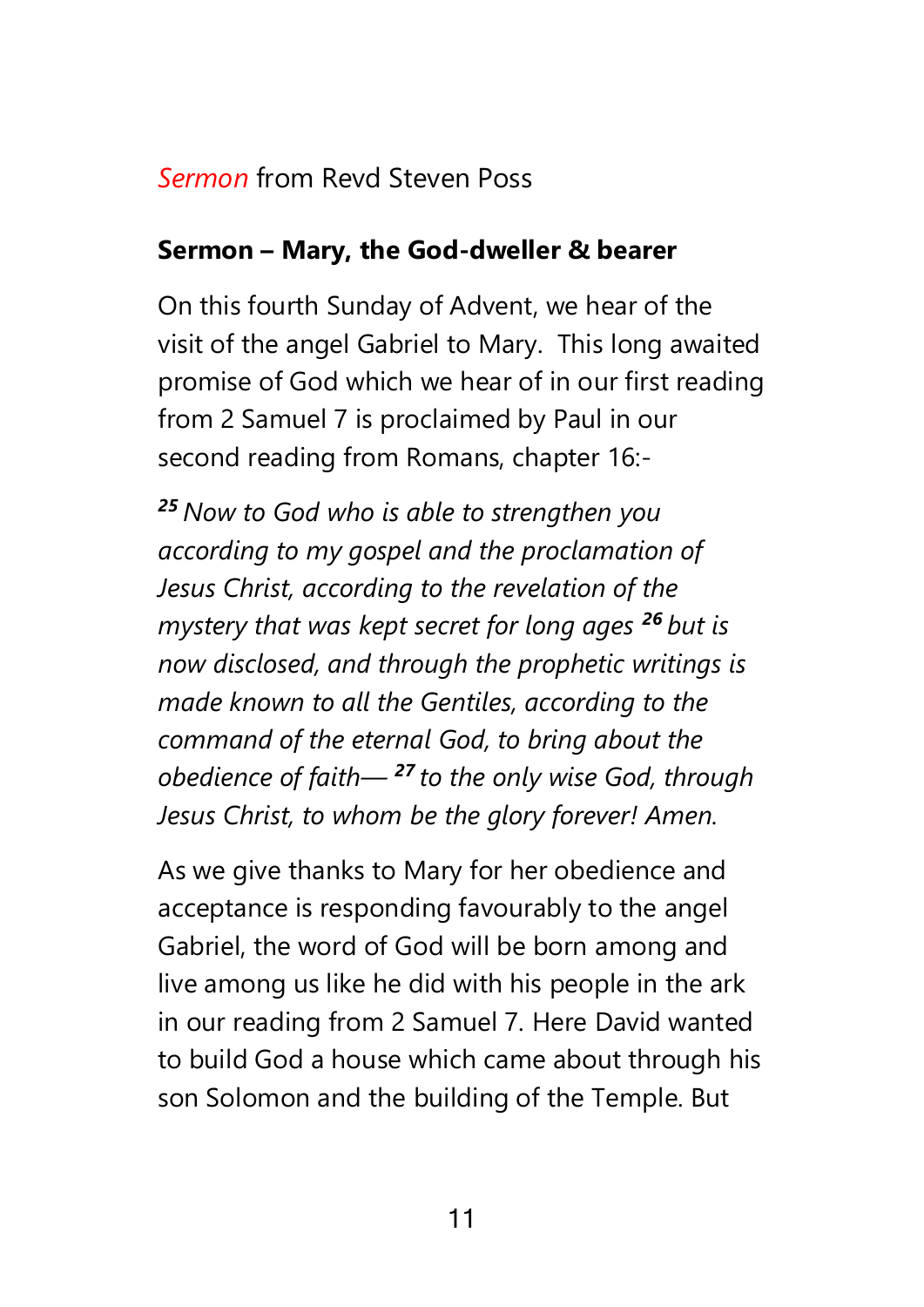God cannot be contained to one place, the heavens cannot even contain him.

So we then hear of God about coming to dwell in a new ark, setting the captives free and releasing prisoners from sin and death, an action that only a loving merciful God can do. The impossible has been set in motion with the conception of John the Baptist, but now the vision must be brought to fruition through human free choice. Gabriel's dialogue with Mary awaits her word.

*<sup>37</sup> For nothing will be impossible with God." <sup>38</sup> Then Mary said, "Here am I, the servant of the Lord; let it be with me according to your word." Then the angel departed from her.*

William Bausch tells of a custom in the Middle Ages. At that time, monks and most of the populace could not read or write, but every morning in monasteries and chapels many of them would meet around a Bible. It would be opened, and in silence they would wait for the Word to be spoken and read aloud. The one who could read would slowly tell the story of God's words in the world, reading a single passage. He would do this again and again, until all had departed and there was no one to listen to the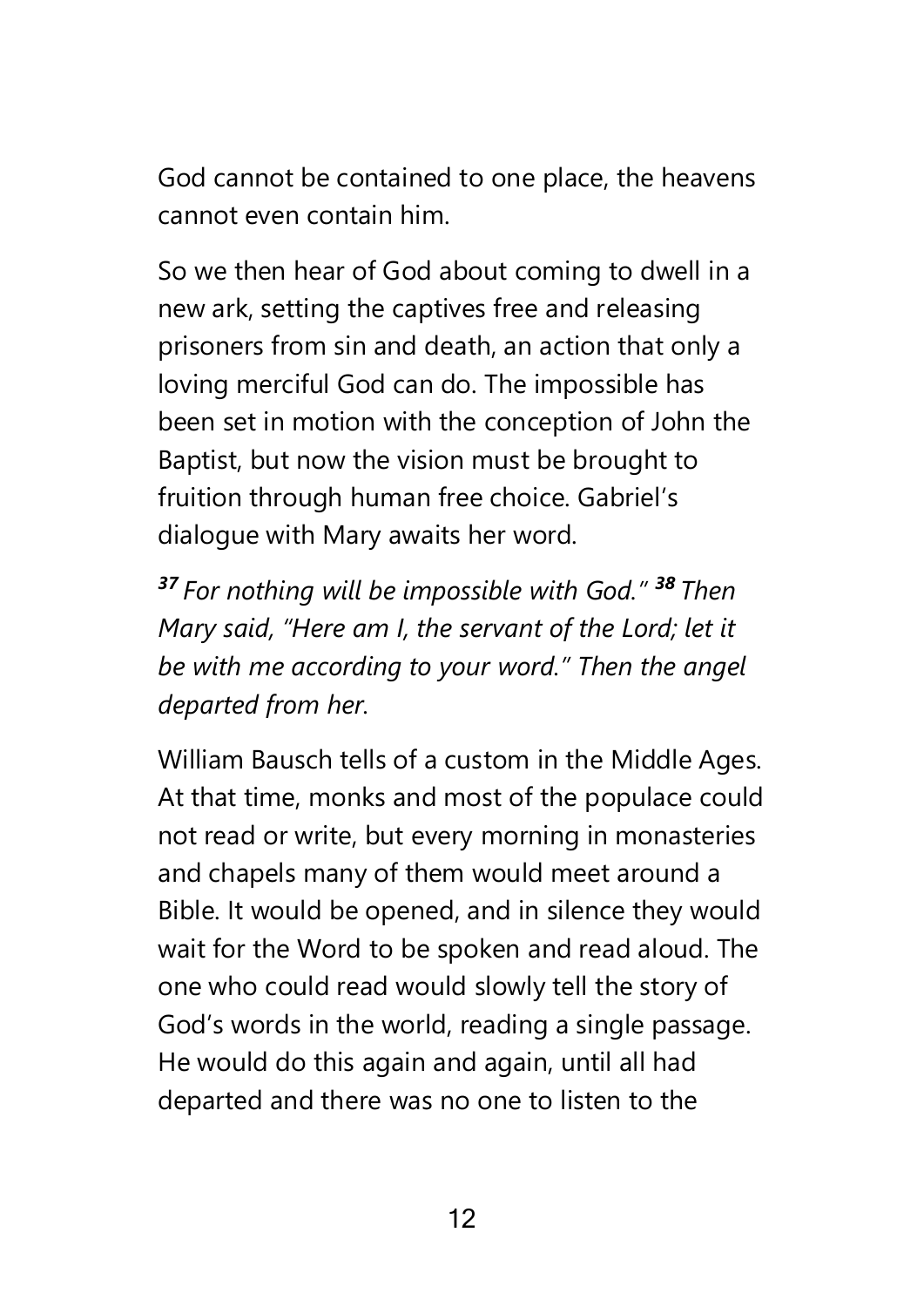Word of the Lord. Each monk or visitor left when they had secured what they needed to reflect upon for the day. The Word invaded their minds, hearts and bodies and they took it with them into their work, study and interactions as well as their prayer. With the Word within them, they were ready to live in the Spirit and let that Word transform their own flesh and blood. (Source: Advent, Christmas and Epiphany – Megan McKenna).

Like St Nicholas (AKA Santa), the Word of God needs to be carried by us in our daily lives, as we look at our world through the compassionate eyes of God which the Holy Spirit enables us to do and follow that up with action, like St Nicholas did all those years to putting presents down the chimney of the needy family.

Like Paul when he first had the encounter with Jesus on the road to Damascus, Paul went away to Arabia for around 3 years we understand to make sense of what happened to him. As we hear the Christmas story again, parts of it will speak to us afresh in our lives and some of it may not. It is difficult to try and make sense of God because his ways are different to our ways, but this we do know that he wants to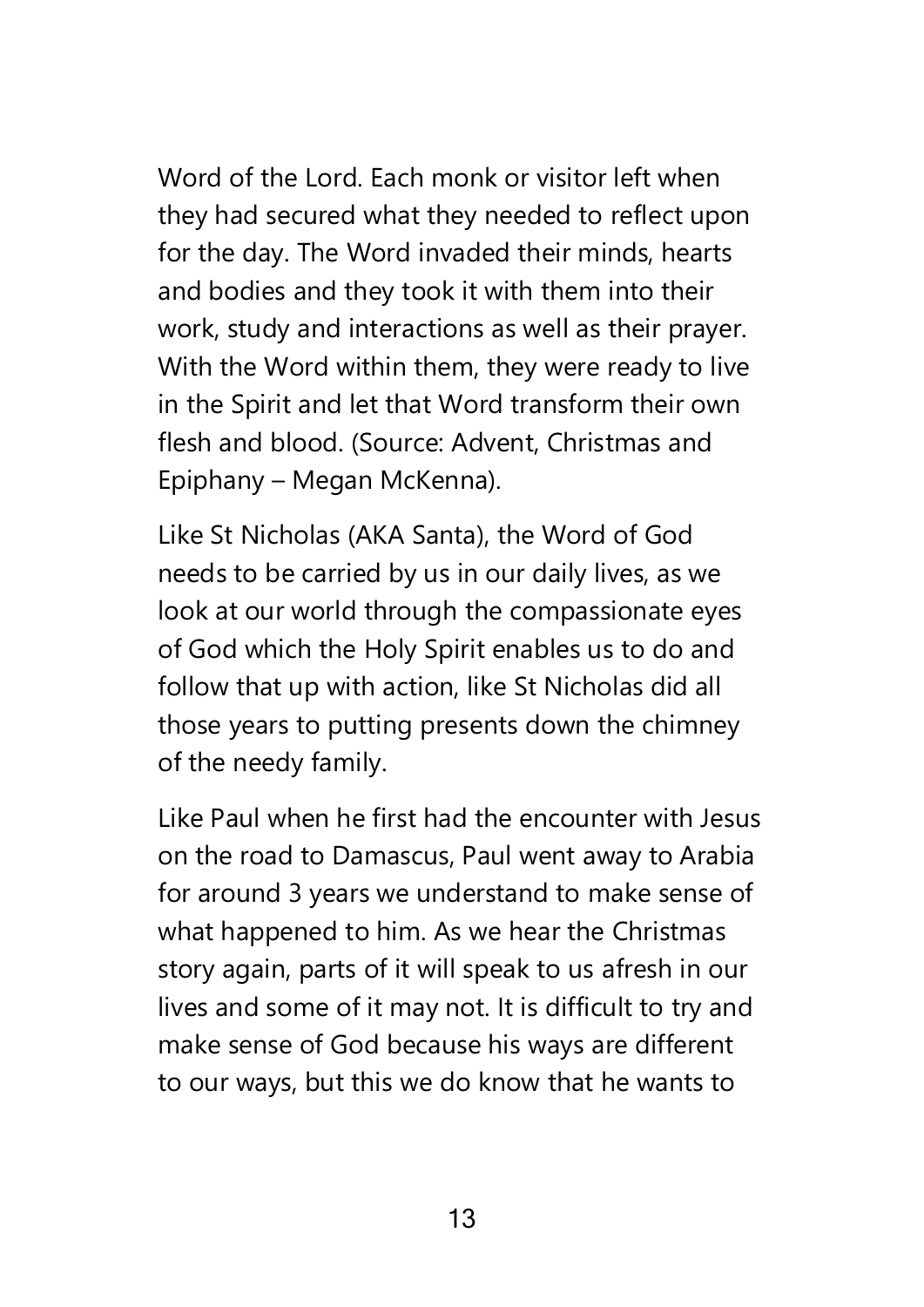come and dwell with us and make his home amongst us.

This is a reason to rejoice this Christmas, as we are faced with many challenges and this joy cannot be taken away from us. This Christmas time, may we like Mary be open to hearing the good news from above and make space in ourselves for God to come and dwell. **Amen.**

## *Profession of faith*

*We* **believe in God the Father, from whom every family in heaven and on earth is named.**

**We believe in God the Son, who lives in our hearts through faith, and fills us with his love.**

*We* **believe in God the Holy Spirit, who strengthens us with power from on high.**

**We believe in one God; Father, Son and Holy Spirit** 

### **Amen**

*Hymn 3:* When Out of Poverty is Born

<https://www.youtube.com/watch?v=MzwyjnACz0o>

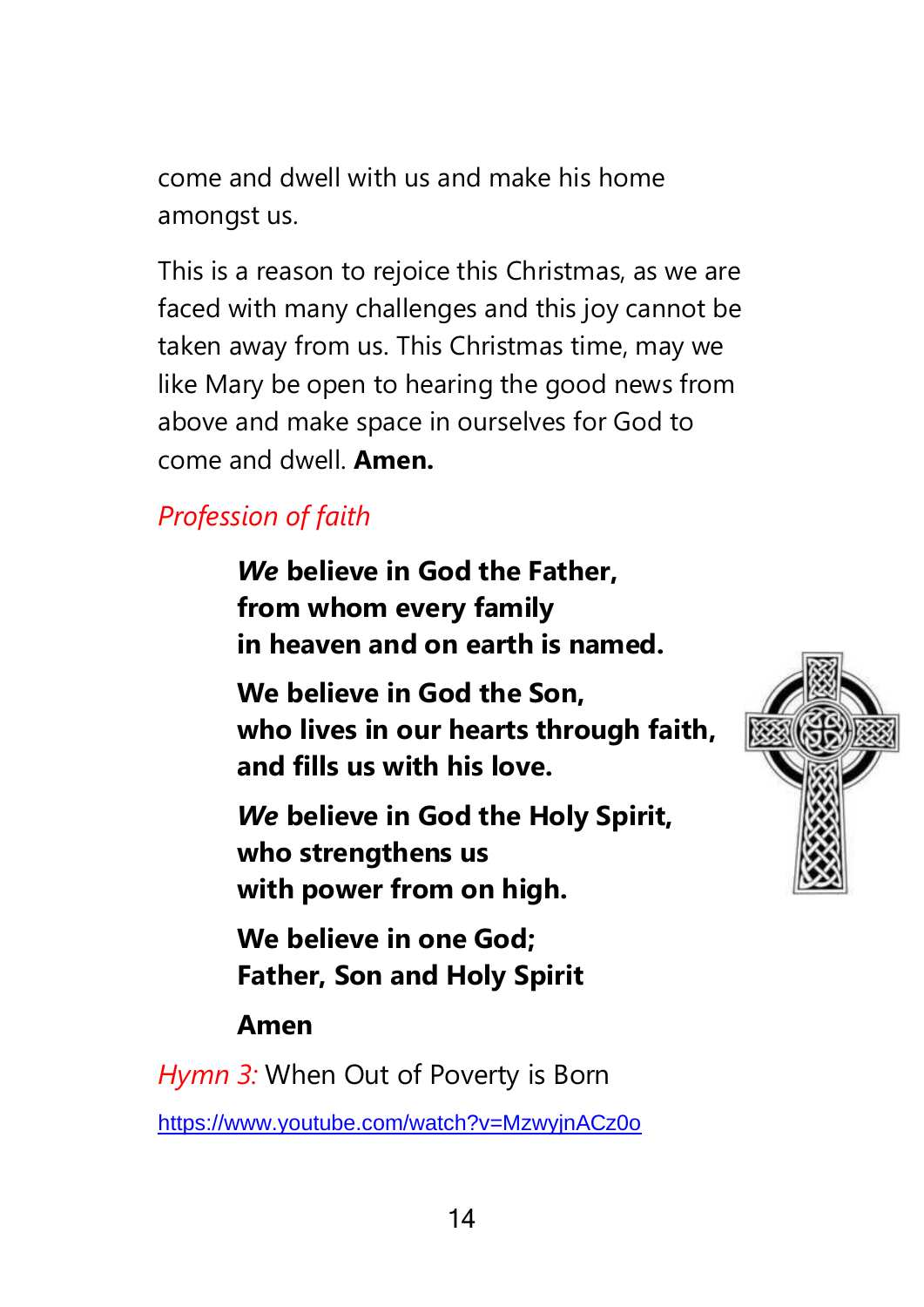## *Prayers of Intercession*

Intercessions: for 20<sup>th</sup> December 2020 Advent 4 by Theresa Reed

Dear Lord we come before you in humility bringing our concerns, concerns for the world; for all people especially in this country of ours; for our families and friends; for those in distress; for those who are sick and for those who are in mourning.

As we head towards the end of 2020, we look back with sorrow at the lives that were ended prematurely; with dismay that we are not at the end of this pandemic but with hope that there may be 'light at the end of the tunnel' with vaccination in prospect.

We pray for all those working for the health service who are exhausted by their work this year; for those who work in the Test and Trace system, may they keep finding those infected people who need to self isolate; and for our politicians having to make harsh decisions about COVID restrictions.

Lord in your mercy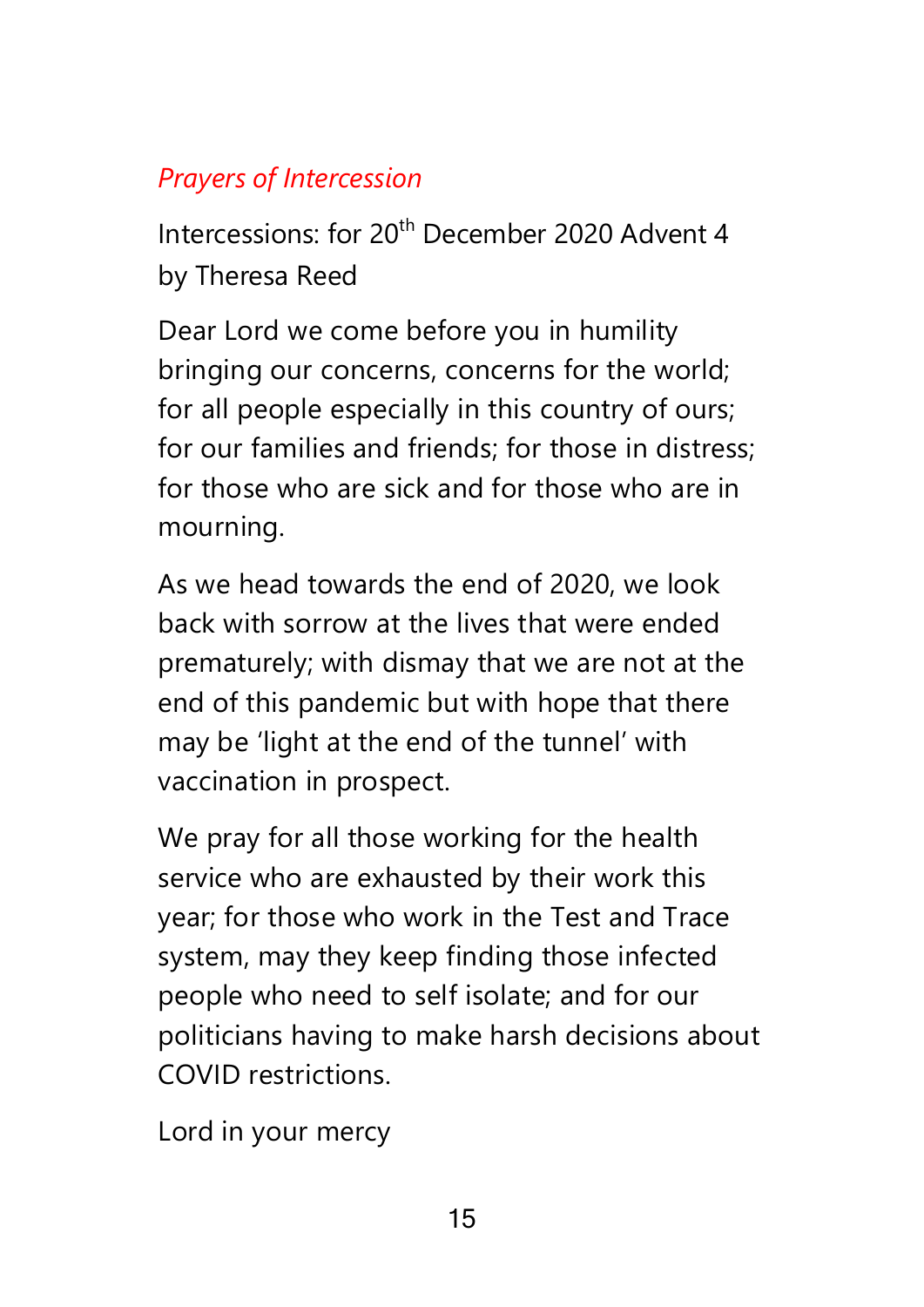### **Hear our prayer**

Within a few short weeks we will be out of the EU, a trade deal still seems a long way off so let us pray for our negotiators; for our importers and exporters and for all travellers as they get to cope with new regulations and restrictions. Dear Lord we ask that you give strength and encouragement when they need it most.

Lord in your mercy

## **Hear our prayer**

We give thanks for our new Bishop of Chelmsford, Bishop Guli Francis-Dehqani, currently Bishop of Loughborough. As we look forward to welcoming her to Essex, we pray for her and her family in the hope that we can all grow in the love and knowledge of Christ.

Lord in your mercy

## **Hear our prayer**

Now let us hold in our prayers all those who are sick and need God's healing hand, we pray for;

Rick Embling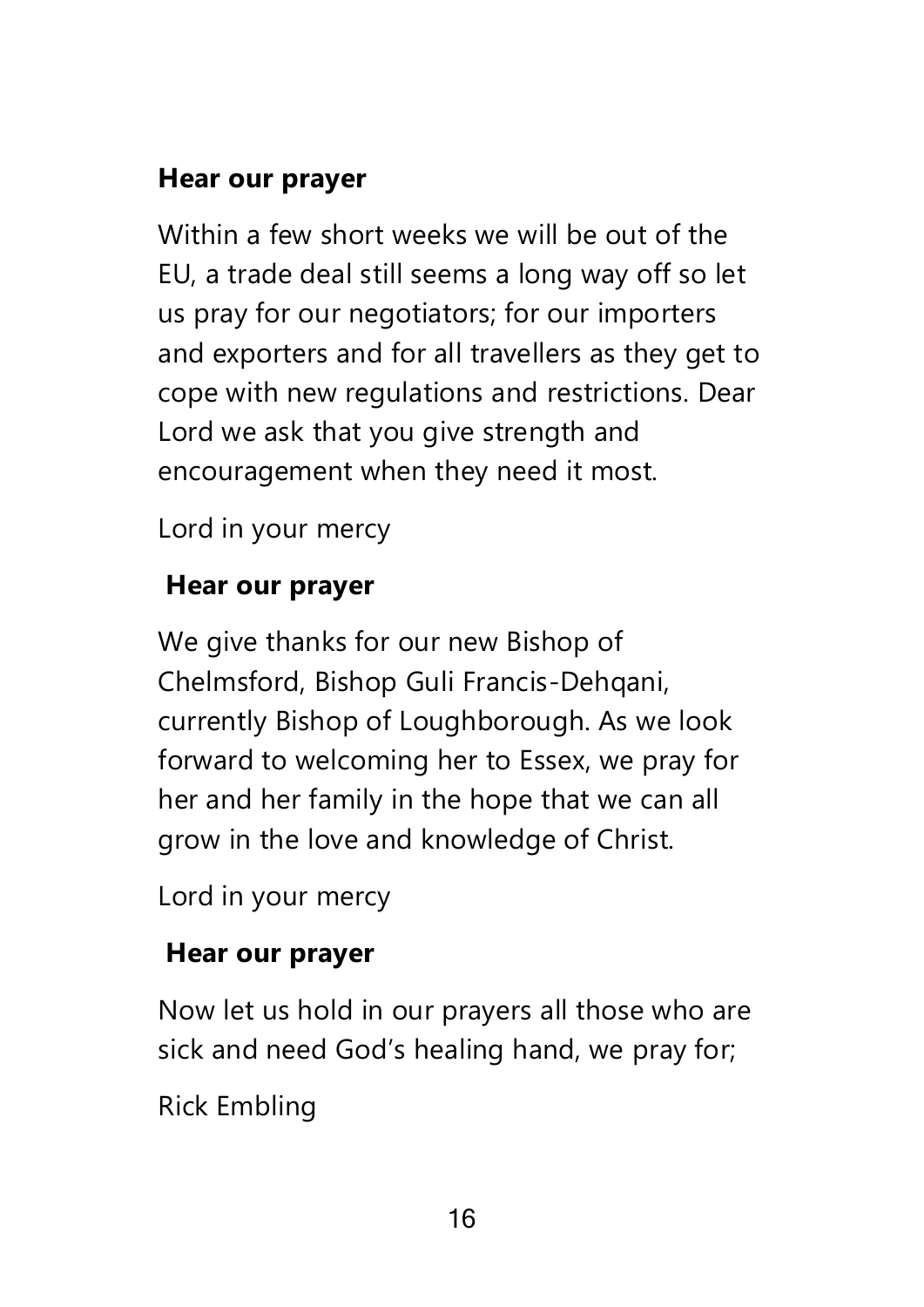Ernest Norman Molly Garwood Mike Batt Irene Johnson Beryl Dixon Sarah Maher David Garlick Tony Gibson Jean Webber Jean Winn Cally Thorpe Josh Pitman Georgia Andy Smith We pray for the continuing recovery of Kath Bellingham.

We pray too for all living and working in our care homes – Down Hall and The Swan, where we know there has been an outbreak of COVID, keep them safe Lord.

Lord in your mercy **Hear our prayer**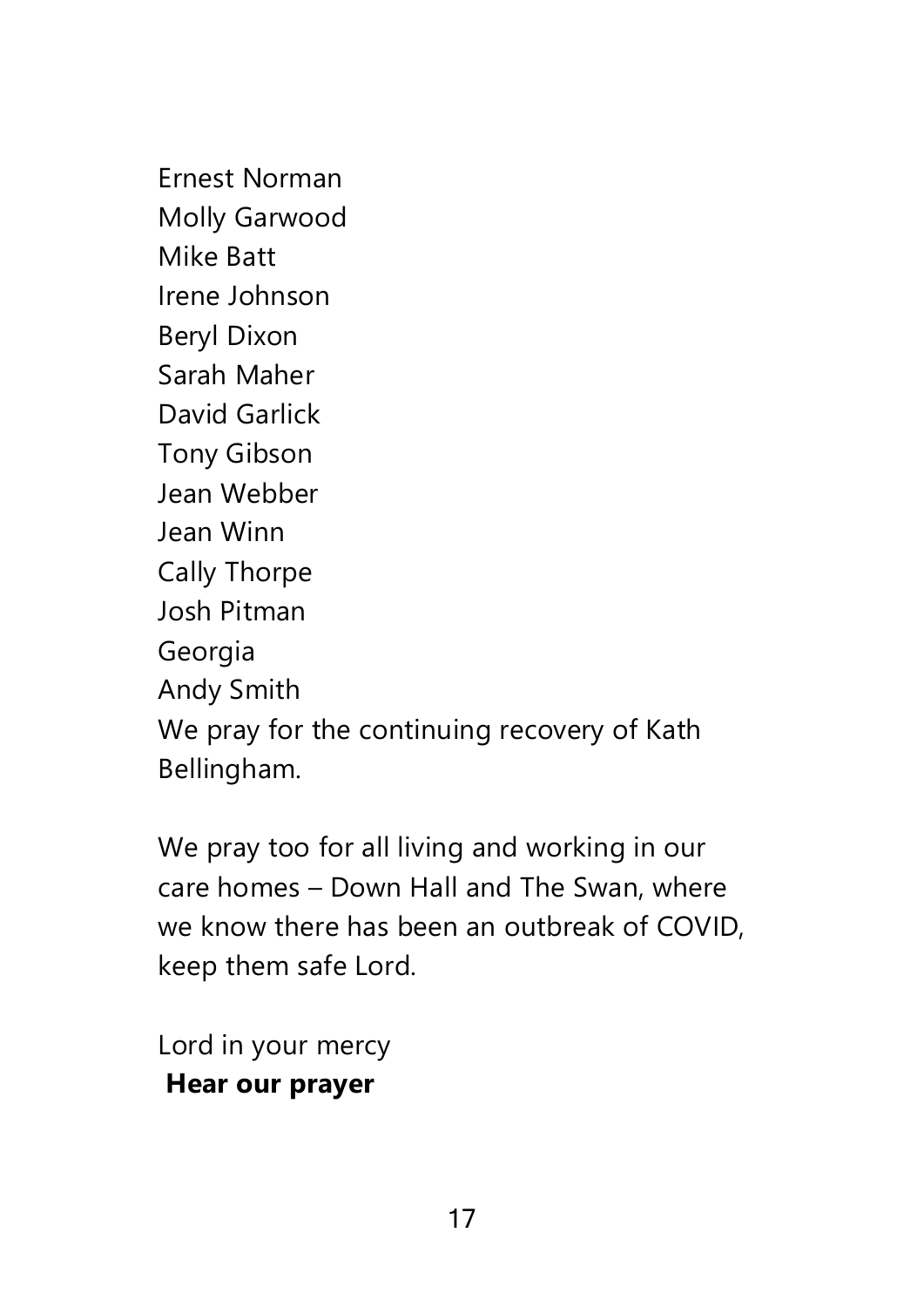May those who have lost loved ones know your love no matter how long ago that person was lost or in what circumstances, help us care for those needing love and understanding.

We pray for those who have died and we pray for their family and friends at this time. Especially Elaine Spicer and family after the death of her mother Betty Bland. We continue to pray for the life Freda Eyre. We pray for Graeme and Kimberly and all the family. We pray that your loving presence will give them all comfort and peace at this difficult time. Lord in your mercy

### **Hear our prayer**

Bless us dear Lord as we live our daily lives this week, keep us, and those we love, safe. Walk beside us when we venture out, sit beside us when we rest and lay beside us when we sleep. We ask these prayers safe in the knowledge that you are always listening, always forgiving and always loving.

Merciful Father,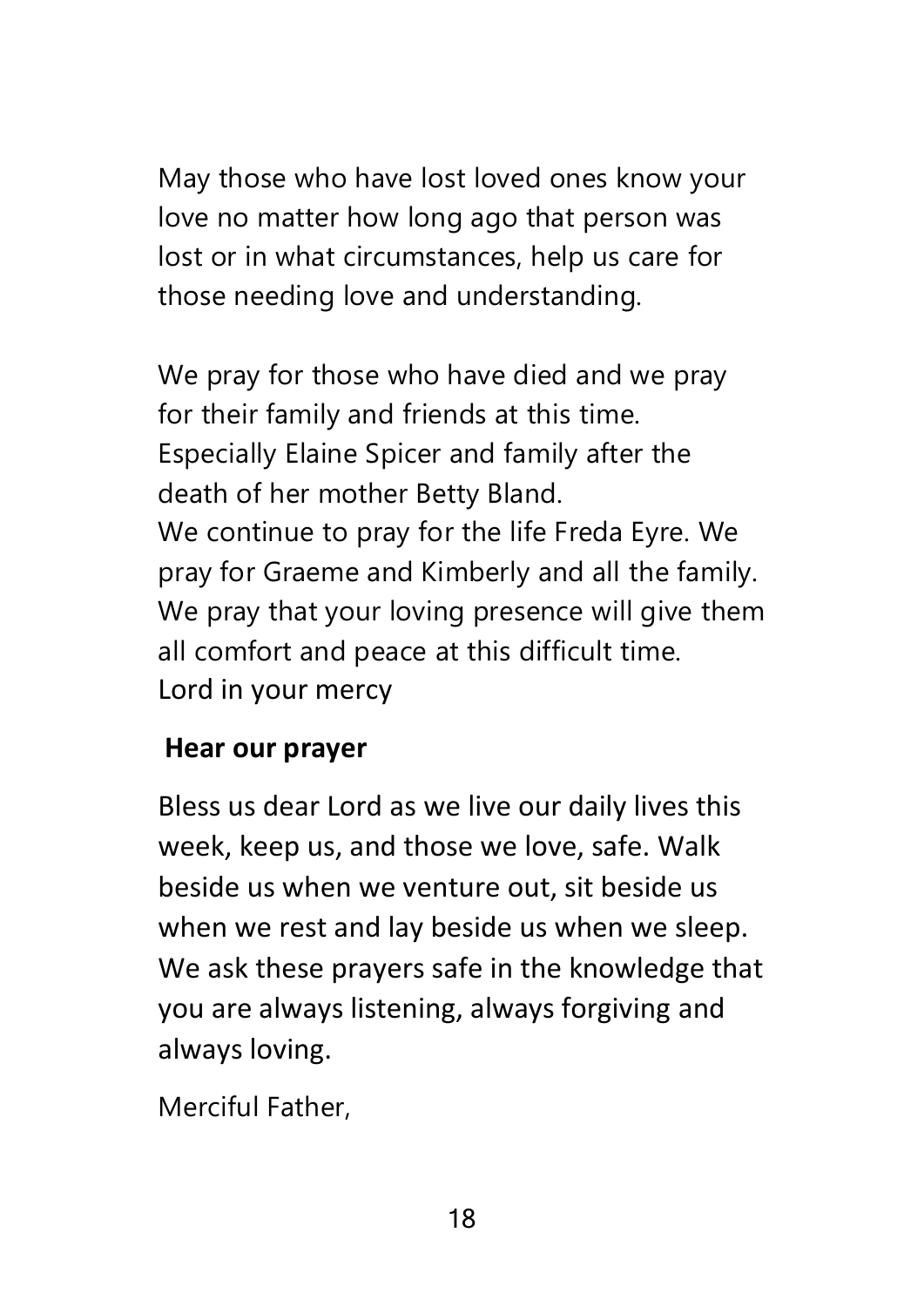## *All* **accept these prayers for the sake of your Son, our Saviour Jesus Christ. Amen.**

*Hymn 4* For Mary, Mother of our Lord

<https://www.youtube.com/watch?v=lWS-Jtaly7w&t=85s>

*Revd Steven link;*

<https://youtu.be/0wzZ8mNSM80>

### *The Peace*

May the peace of the Lord Jesus go with you, wherever He may take you. May He guide you through the wilderness, protect you through the storm. May He bring you home rejoicing in the wonders He has shown you. May He bring you home rejoicing once again into our doors.

The Peace of our Lord be with you

### **All And also with you.**

*The Eucharistic Prayer*

The Lord is here.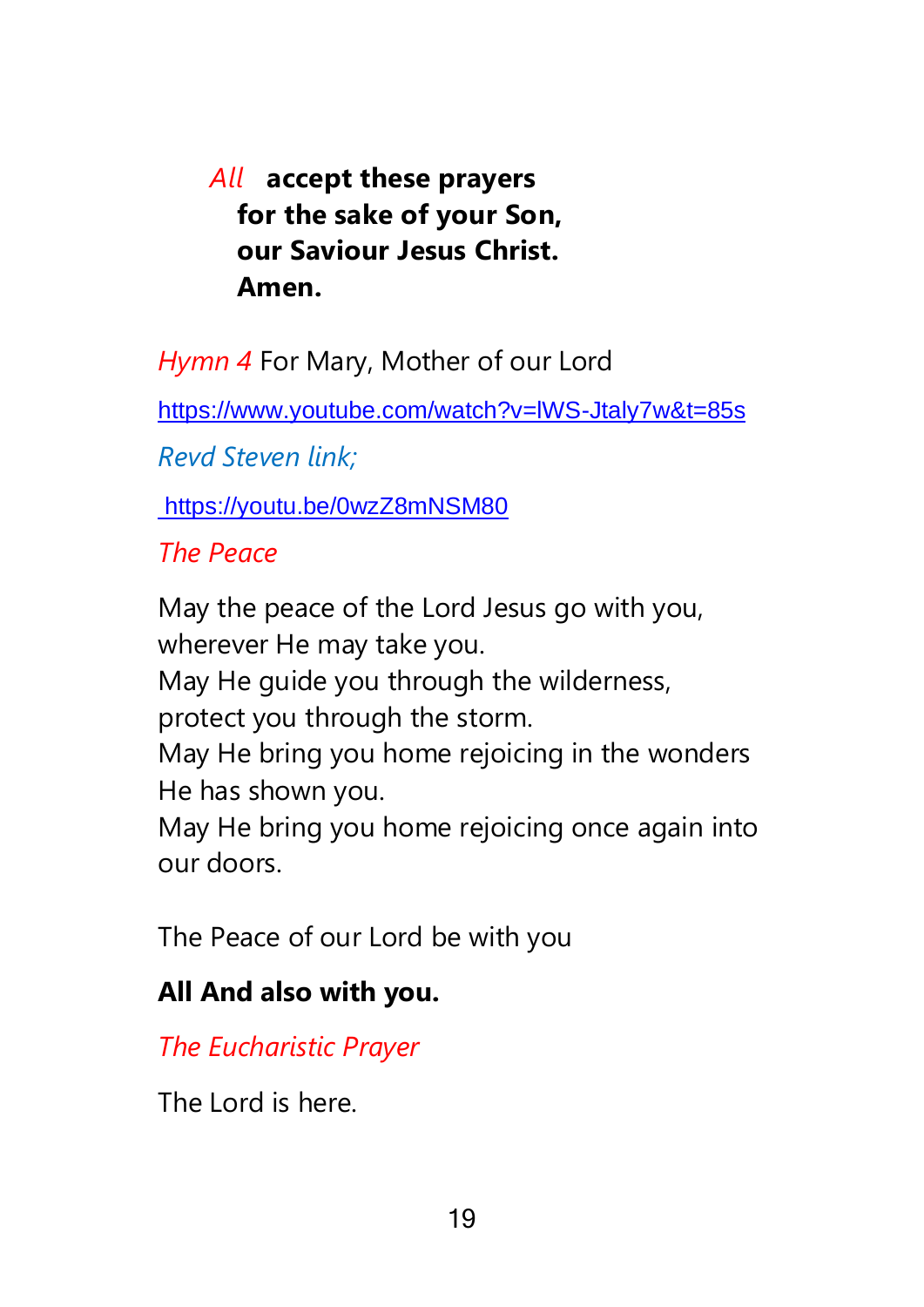## **His Spirit is with us.**

Lift up your hearts. **We lift them to the Lord.** Let us give thanks to the Lord our God. **It is right to give thanks and praise.** It is right to praise you, Father, Lord of all creation; in your love you made us for yourself. When we turned away you did not reject us, but came to meet us in your Son.

## **You embraced us as your children and welcomed us to sit and eat with you.**

In Christ you shared our life that we might live in him and he in us. **He opened his arms of love upon the cross and made for all the perfect sacrifice for sin.**

On the night he was betrayed, at supper with his friends he took bread, and gave you thanks; he broke it and gave it to them, saying: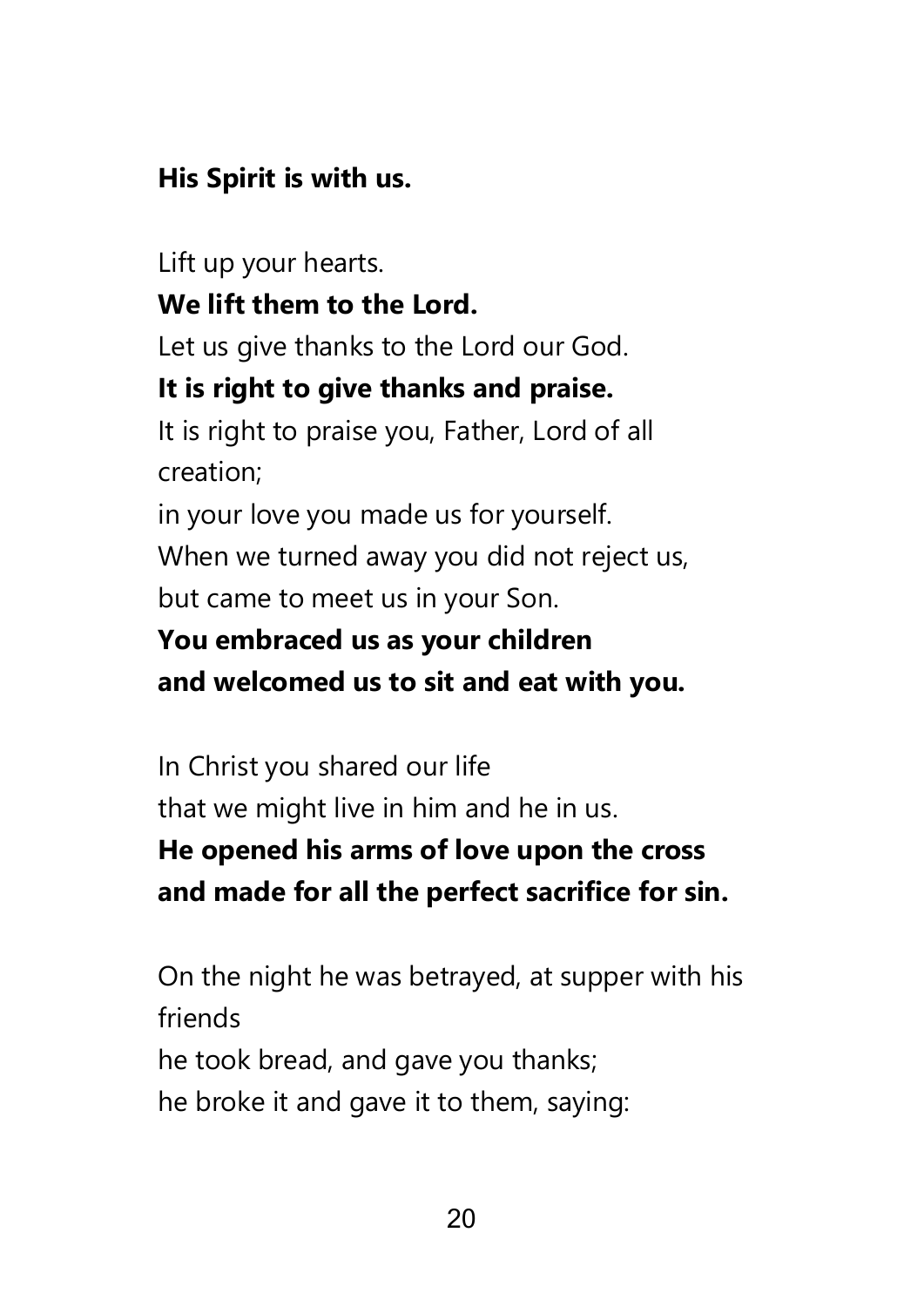Take, eat; this is my body which is given for you; do this in remembrance of me.

## **Father, we do this in remembrance of him: his body is the bread of life.**

At the end of supper, taking the cup of wine, he gave you thanks, and said:

Drink this, all of you; this is my blood of the new covenant,

which is shed for you for the forgiveness of sins; do this in remembrance of me.

## **Father, we do this in remembrance of him: his blood is shed for all.**

As we proclaim his death and celebrate his rising in glory,

send your Holy Spirit that this bread and this wine may be to us the body and blood of your dear Son.

## **As we eat and drink these holy gifts make us one in Christ, our risen Lord.**

With your whole Church throughout the world we offer you this sacrifice of praise and lift our voice to join the eternal song of heaven: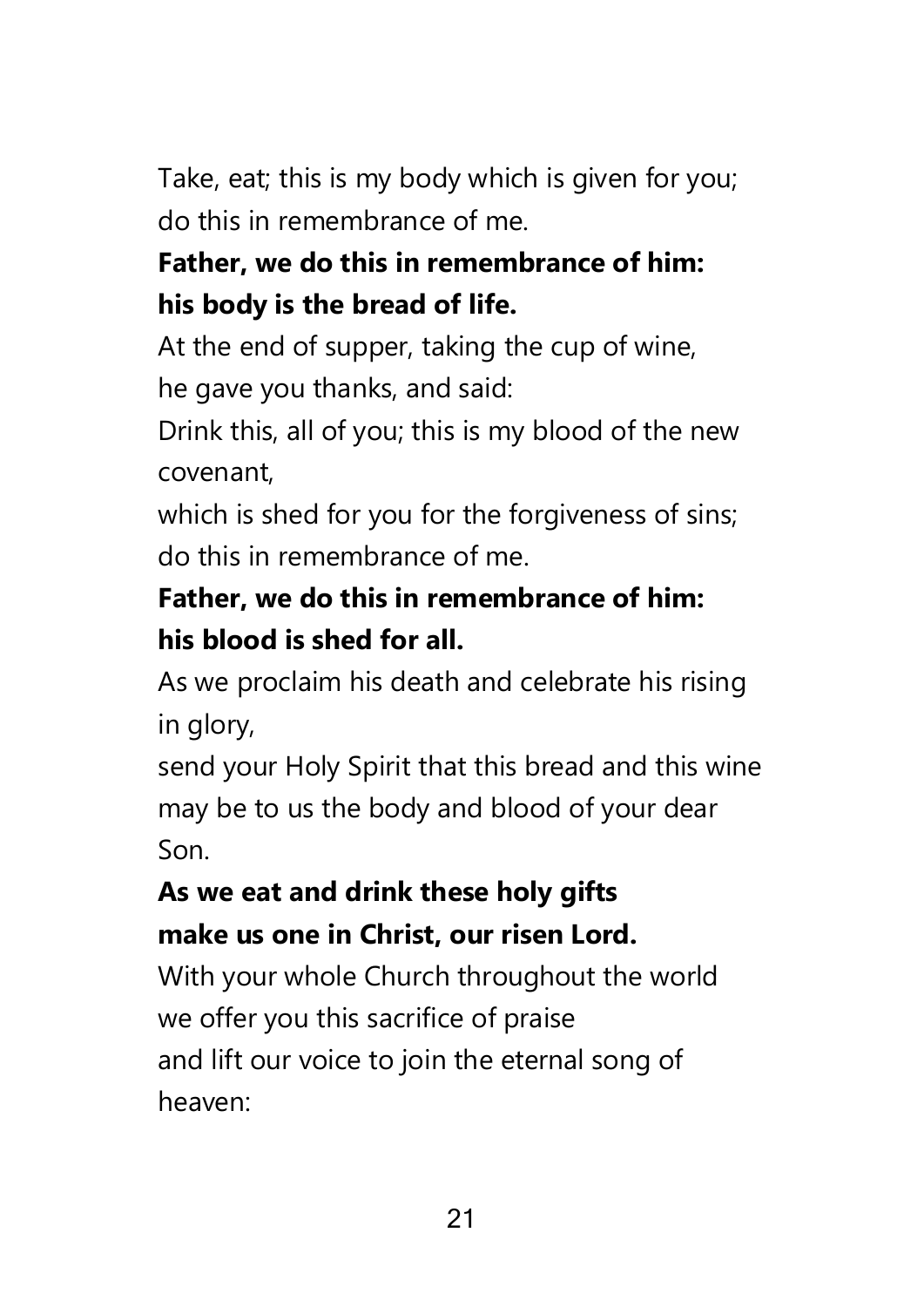**Holy, holy, holy Lord, God of power and might, Heaven and earth are full of your glory. Hosanna in the highest. Amen.**



### *The Lord's Prayer*

As our Saviour taught us, so we pray **Our Father in heaven, hallowed be your name, your kingdom come, your will be done, on earth as in heaven. Give us today our daily bread. Forgive us our sins as we forgive those who sin against us. Lead us not into temptation but deliver us from evil. For the kingdom, the power, and the glory are yours now and for ever. Amen.**

*Breaking of the Bread*

*The president breaks the consecrated bread.*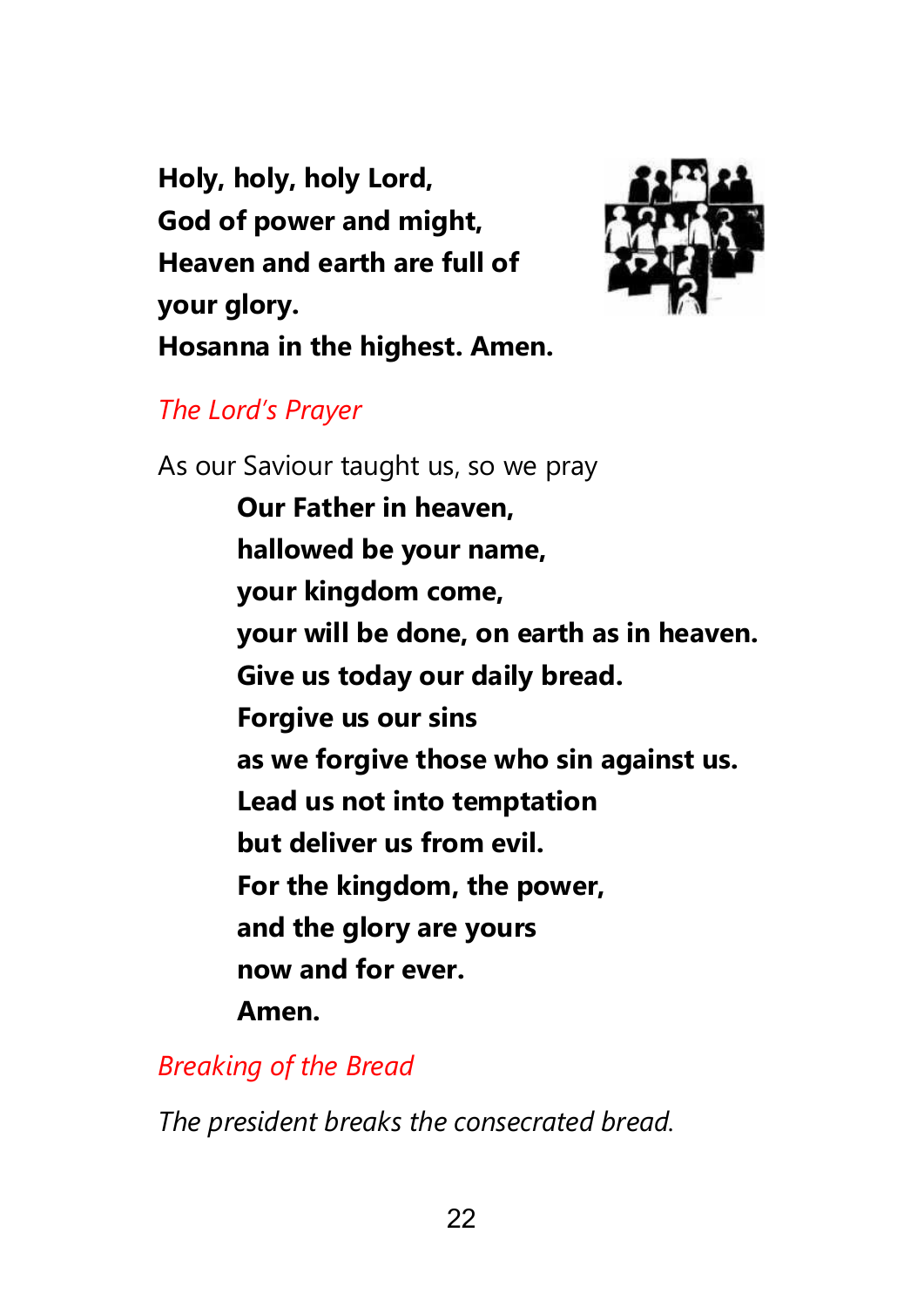We break this bread to share in the body of Christ.

**Though we are many, we are one body, because we all share in one bread.**

*Giving of Communion*

*The president and people receive communion. Prayer after communion*

Heavenly Father, who chose the Blessed Virgin Mary to be the mother of the promised saviour: fill us your servants with your grace, that in all things we may embrace your holy will and with her rejoice in your salvation; through Jesus Christ our Lord. *Blessing*

Christ the Sun of Righteousness shine upon you, scatter the darkness from before your path, and make you ready to meet him when he comes in glory, and the blessing of God almighty,

the Father, the Son, and the Holy Spirit, be among you and remain with you always.

*All* **Amen.**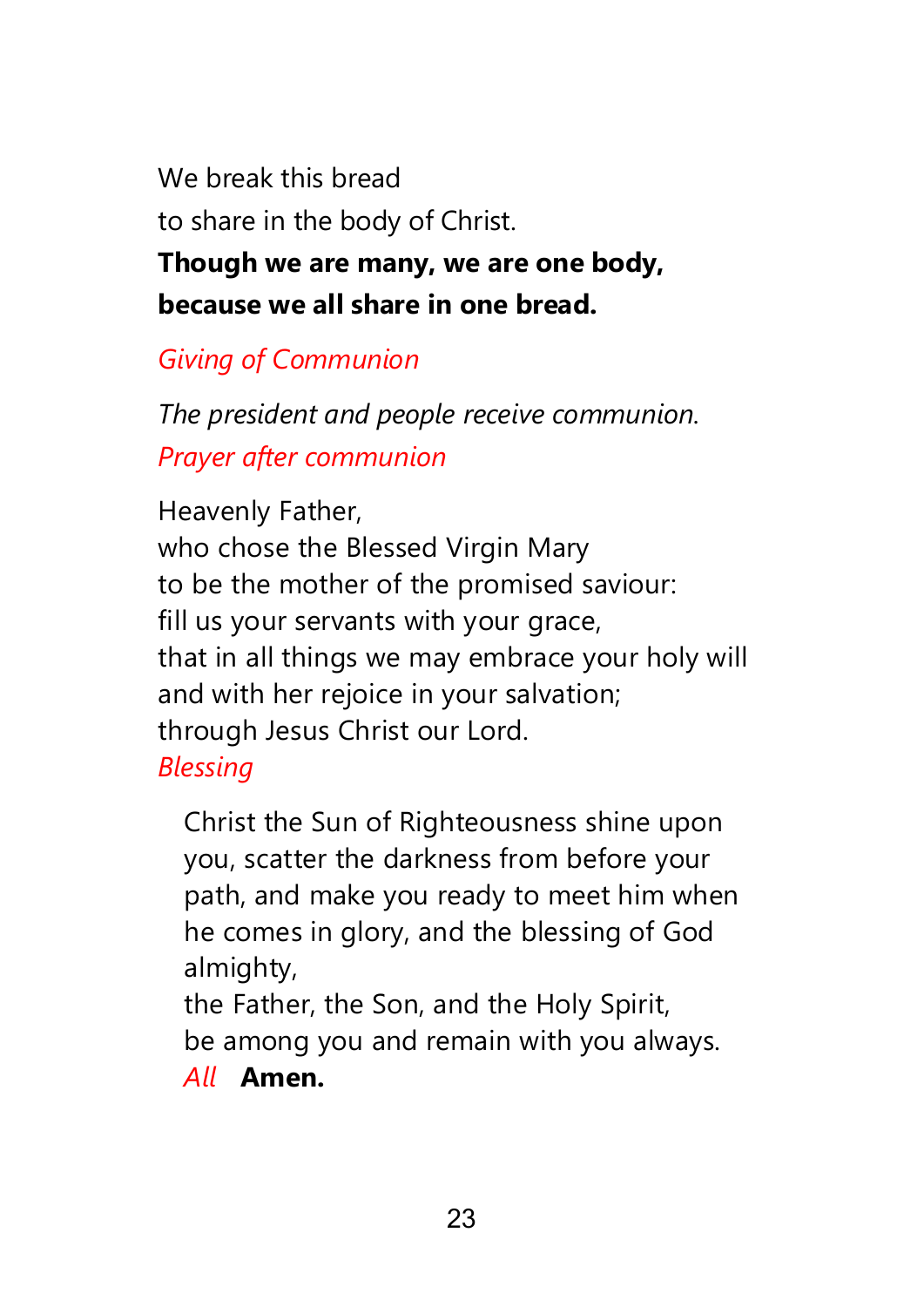### *Dismissal*

With love and compassion,

### **come, Lord Jesus.**

With judgement and mercy,

### **come, Lord Jesus.**

In power and glory,

### **come, Lord Jesus.**

In wisdom and truth,

### **come, Lord Jesus.**

*Revd Steven link ends*

*Final Hymn* The Angel Gabriel From Heaven Came <https://www.youtube.com/watch?v=fzC9dxwRddc>

*Copyright © Archbishop's Council 2000*

*Final Music* Mothering God, You Gave Me Birth <https://www.youtube.com/watch?v=sjjSttZEh4I>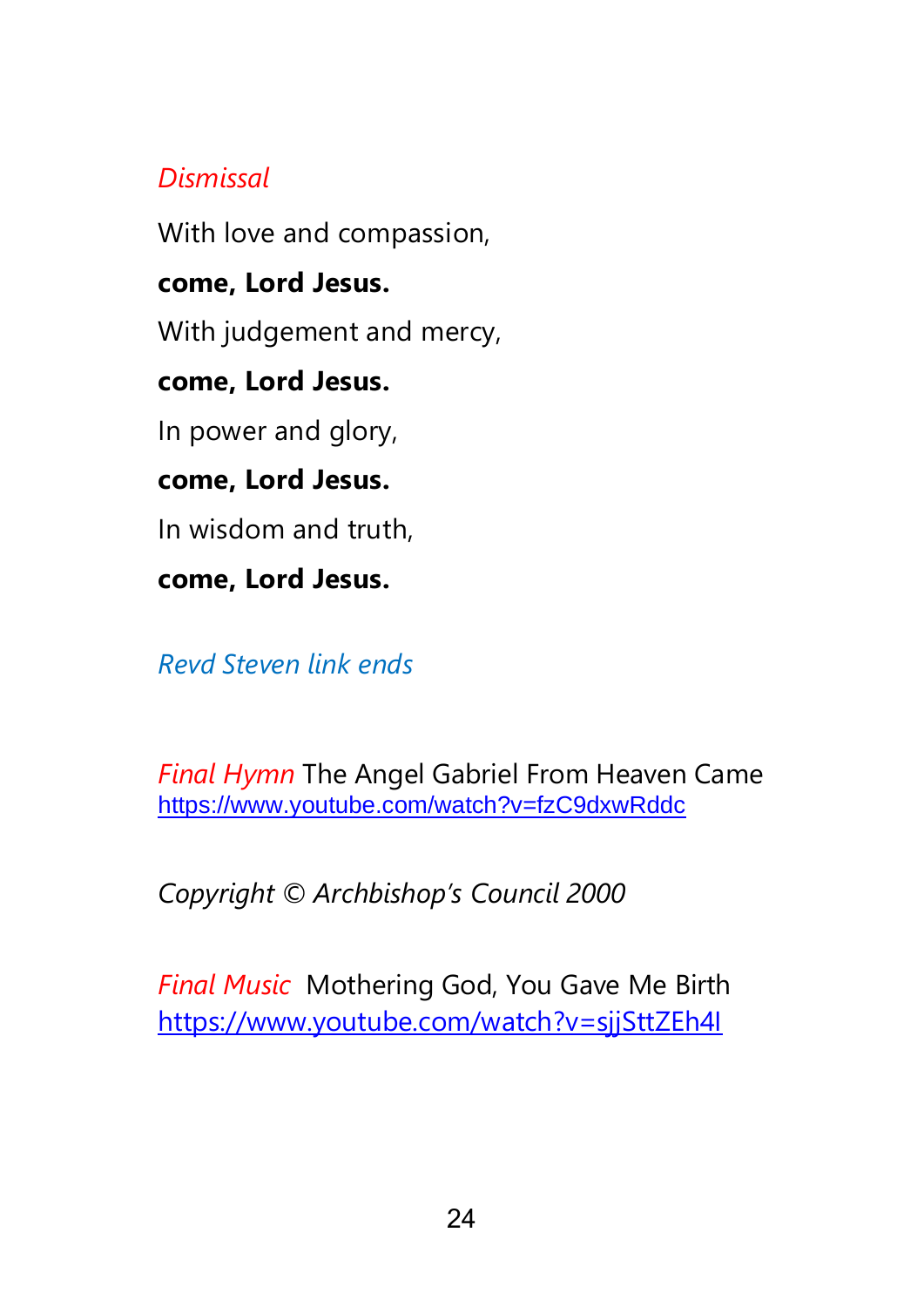### *Notices*

1. These **Online Services** will continue for those wanting to continue worshiping at home.

(To view this service playlist, ctrl click below, come back to this sheet for the sermon and the prayers for today)

[https://www.youtube.com/playlist?list=PL](https://www.youtube.com/playlist?list=PL-v3HHJqZACzH_llRfneiDZJ9zA3YCGyH)[v3HHJqZACzH\\_llRfneiDZJ9zA3YCGyH](https://www.youtube.com/playlist?list=PL-v3HHJqZACzH_llRfneiDZJ9zA3YCGyH)

### **Ethiopia Hope Calendars**

<http://www.ethiopiahope.com/>

Mike and Angie have produced these 2021 calendars in aid of the charity we support at St Thomas'. If anyone would like a wall or desktop calendar for £3 each please contact **Theresa Reed on 776247** or Mike and Angie:



## **Advent 4**

### **Amazon Smile**

If you shop on Amazon please use this link to use the Cemetery Gale bequest as your chosen charity! *[smile.amazon.co.uk/ch/210341-0](https://www.amazon.co.uk/gp/f.html?C=2VU7EQUPB3HNX&K=36GC1OZ0PEOXW&M=urn:rtn:msg:20201116131842fdef9738b88547dfab137a859750p0eu&R=RC9NH8F9BZE7&T=C&U=http%3A%2F%2FSMILE.AMAZON.CO.UK%2Fch%2F210341-0%3Fref%3Dorg_em_bf20_cl2_csmi&H=HGQU6RUJI0CCMO3SYOIHCRKI6AYA)*

or with AmazonSmile ON in the Amazon Shopping app, and AmazonSmile donates to Bradwell-On-Sea Parish Church, Gale Bequest Fund at no extra cost.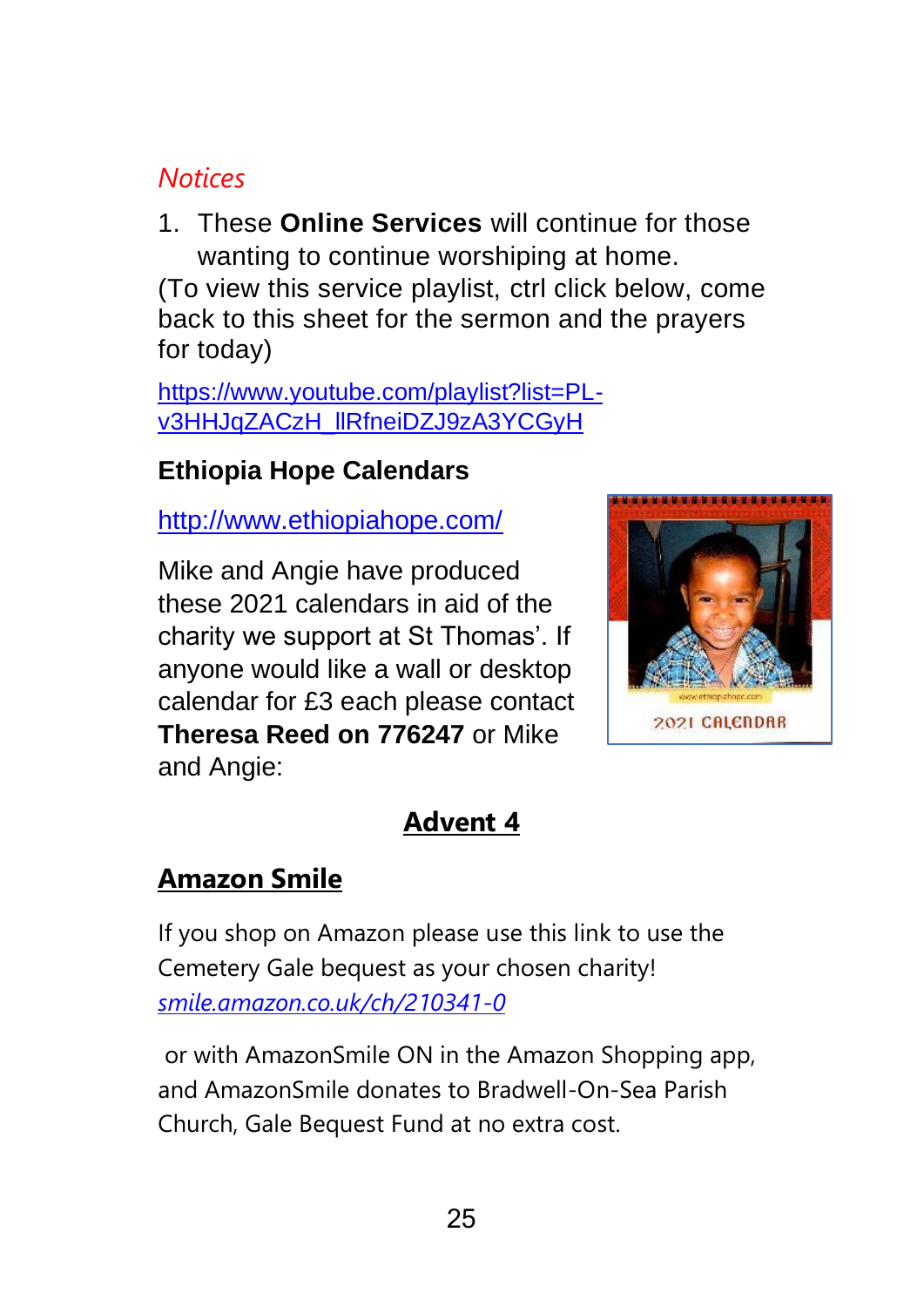### **Notices**

### **Downing Street has announced that the Right Reverend Dr Guli Francis-Dehqani will be the next Bishop of Chelmsford.**

Bishop Guli is currently Bishop of Loughborough in the Diocese of Leicester, a post she has held since late 2017. [Watch Bishop Guli's video message.](https://emea01.safelinks.protection.outlook.com/?url=https%3A%2F%2Fanglican.us7.list-manage.com%2Ftrack%2Fclick%3Fu%3D3ee1f9cb35d751b908bd79a83%26id%3D35e6982c7d%26e%3De7133df4b9&data=04%7C01%7C%7Cd0eeec6cf4284ff78b9b08d8a272e315%7C84df9e7fe9f640afb435aaaaaaaaaaaa%7C1%7C0%7C637437961606374671%7CUnknown%7CTWFpbGZsb3d8eyJWIjoiMC4wLjAwMDAiLCJQIjoiV2luMzIiLCJBTiI6Ik1haWwiLCJXVCI6Mn0%3D%7C1000&sdata=7%2FiRO8NFxMe%2BlAXmHyuCg%2BHrdQAVciaycxL4SslYGmo%3D&reserved=0)

**The Dean of Chelmsford will be leading an online service from Chelmsford Cathedral at 10,30am on the 27 December. The service will be broadcast on the Cathedral Facebook page.**

**[The Church of England has launched its annual](https://emea01.safelinks.protection.outlook.com/?url=https%3A%2F%2Fanglican.us7.list-manage.com%2Ftrack%2Fclick%3Fu%3D3ee1f9cb35d751b908bd79a83%26id%3D8242b61d90%26e%3De7133df4b9&data=04%7C01%7C%7C252c4378223d4d3bec0c08d8a1298c3a%7C84df9e7fe9f640afb435aaaaaaaaaaaa%7C1%7C0%7C637436547108624391%7CUnknown%7CTWFpbGZsb3d8eyJWIjoiMC4wLjAwMDAiLCJQIjoiV2luMzIiLCJBTiI6Ik1haWwiLCJXVCI6Mn0%3D%7C1000&sdata=EpTvN9sPUqUEtc16YpF%2BjasXliLOf1VIseTDEwNk9%2Bw%3D&reserved=0)  [Christmas film](https://emea01.safelinks.protection.outlook.com/?url=https%3A%2F%2Fanglican.us7.list-manage.com%2Ftrack%2Fclick%3Fu%3D3ee1f9cb35d751b908bd79a83%26id%3D8242b61d90%26e%3De7133df4b9&data=04%7C01%7C%7C252c4378223d4d3bec0c08d8a1298c3a%7C84df9e7fe9f640afb435aaaaaaaaaaaa%7C1%7C0%7C637436547108624391%7CUnknown%7CTWFpbGZsb3d8eyJWIjoiMC4wLjAwMDAiLCJQIjoiV2luMzIiLCJBTiI6Ik1haWwiLCJXVCI6Mn0%3D%7C1000&sdata=EpTvN9sPUqUEtc16YpF%2BjasXliLOf1VIseTDEwNk9%2Bw%3D&reserved=0)**, with a message of Comfort and Joy after a year like no other.

### **Diocese resources to support worship at home during Advent and Christmas**

These resources for families can be found here:

[Worshipping at home with Comfort and Joy this](https://www.chelmsford.anglican.org/comfort-and-joy-at-home)  [Christmas | Chelmsford Diocese \(anglican.org\)](https://www.chelmsford.anglican.org/comfort-and-joy-at-home)

### **Pastoral Care Course**

If anyone is interested in joining a course on pastoral care, an online 10 week course via zoom,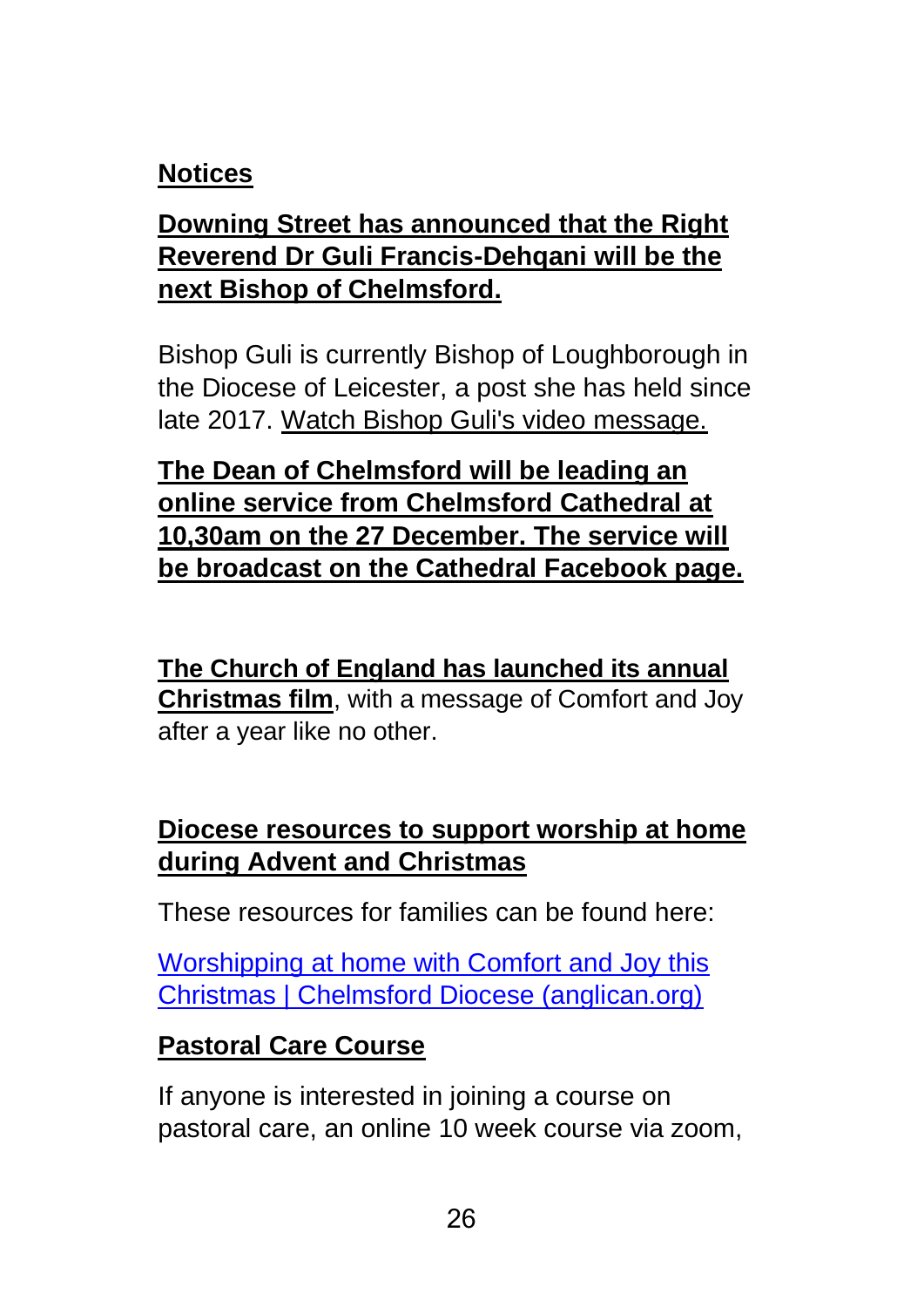will begin in January. Please contact Revd Steven if you are interested.

### **New Worship Leaders Course**

The Revd Asa Humphreys at Heybridge and Langford is looking to run a 6 week course over zoom starting in January, for those who are interested in leading worship services. If you are interested in this, please let Revd Steven know.

### **Spiritual Communion – Live via zoom at 9am on Sunday 20th December**

Steven Poss is inviting you to a scheduled Zoom meeting.

Topic: Spiritual Communion

Time: Dec 20, 2020 09:00 AM London

Join Zoom Meeting

[https://us04web.zoom.us/j/74857037318?pwd=VEV](https://us04web.zoom.us/j/74857037318?pwd=VEVoZmpibWNDaW1iRnRXVHgwdEg4UT09) [oZmpibWNDaW1iRnRXVHgwdEg4UT09](https://us04web.zoom.us/j/74857037318?pwd=VEVoZmpibWNDaW1iRnRXVHgwdEg4UT09)

Meeting ID: 748 5703 7318

Passcode: d8kCRZ

### **Bible Study - Ezekiel Chapters 31 and 32 / Time: Monday December 21, 2020 07:30 PM London**